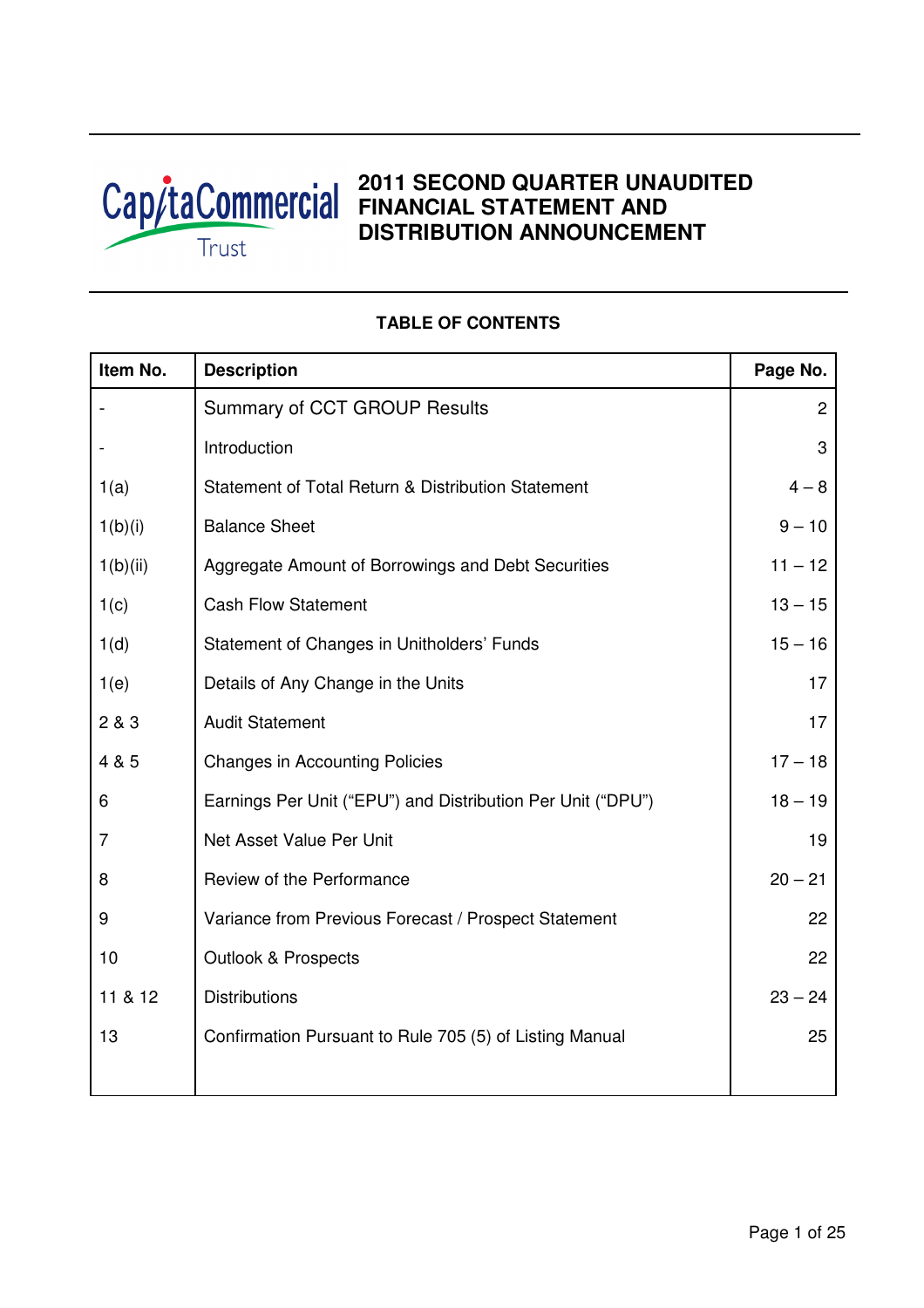## **SUMMARY OF CCT GROUP RESULTS**

|                                | 2Q 2011               | 2Q 2010 | Change<br>$\%$ | 1H 2011      | 1H 2010 | Change<br>% |
|--------------------------------|-----------------------|---------|----------------|--------------|---------|-------------|
| Gross Revenue (S\$'000)        | 91,018                | 100,200 | (9.2)          | 182,033      | 202,036 | (9.9)       |
| Net Property Income (S\$'000)  | 69,832                | 74,229  | (5.9)          | 139,753      | 151,807 | (7.9)       |
| Distributable Income (S\$'000) | 54,379                | 55,674  | (2.3)          | 106,496      | 110,015 | (3.2)       |
| DPU for the period (cents)     | $1.92$ <sup>(1)</sup> | 1.97    | (2.5)          | $3.77^{(1)}$ | 3.90    | (3.3)       |

#### **Note :**

(1) DPU for 2Q 2011 and 1H 2011 were computed on the basis that none of the convertible bonds issued in May 2008 and due 2013 ("CB due 2013") and convertible bonds issued in April 2010 and due 2015 ("CB due 2015"), collectively known as "Convertible Bonds" is converted into CCT units ("Units") on or before books closure date. Accordingly, the actual quantum of DPU may differ if any of these Convertible Bonds is converted into Units on or before books closure date.

## **DISTRIBUTION AND BOOKS CLOSURE DATE**

| Distribution                               | From 1 January 2011 to 30 June 2011             |
|--------------------------------------------|-------------------------------------------------|
| Distribution Type                          | Taxable income                                  |
| Estimated Distribution Rate <sup>(1)</sup> | Taxable income distribution 3.77 cents per unit |
| <b>Books Closure Date</b>                  | Thursday, 28 July 2011                          |
| <b>Payment Date</b>                        | Friday, 26 August 2011                          |

#### **Footnote:**

(1) The above estimated DPU is computed on the basis that none of the Convertible Bonds is converted into Units on or before the books closure date. Accordingly, the actual quantum of DPU may differ if any of the Convertible Bonds is converted into Units on or before the books closure date.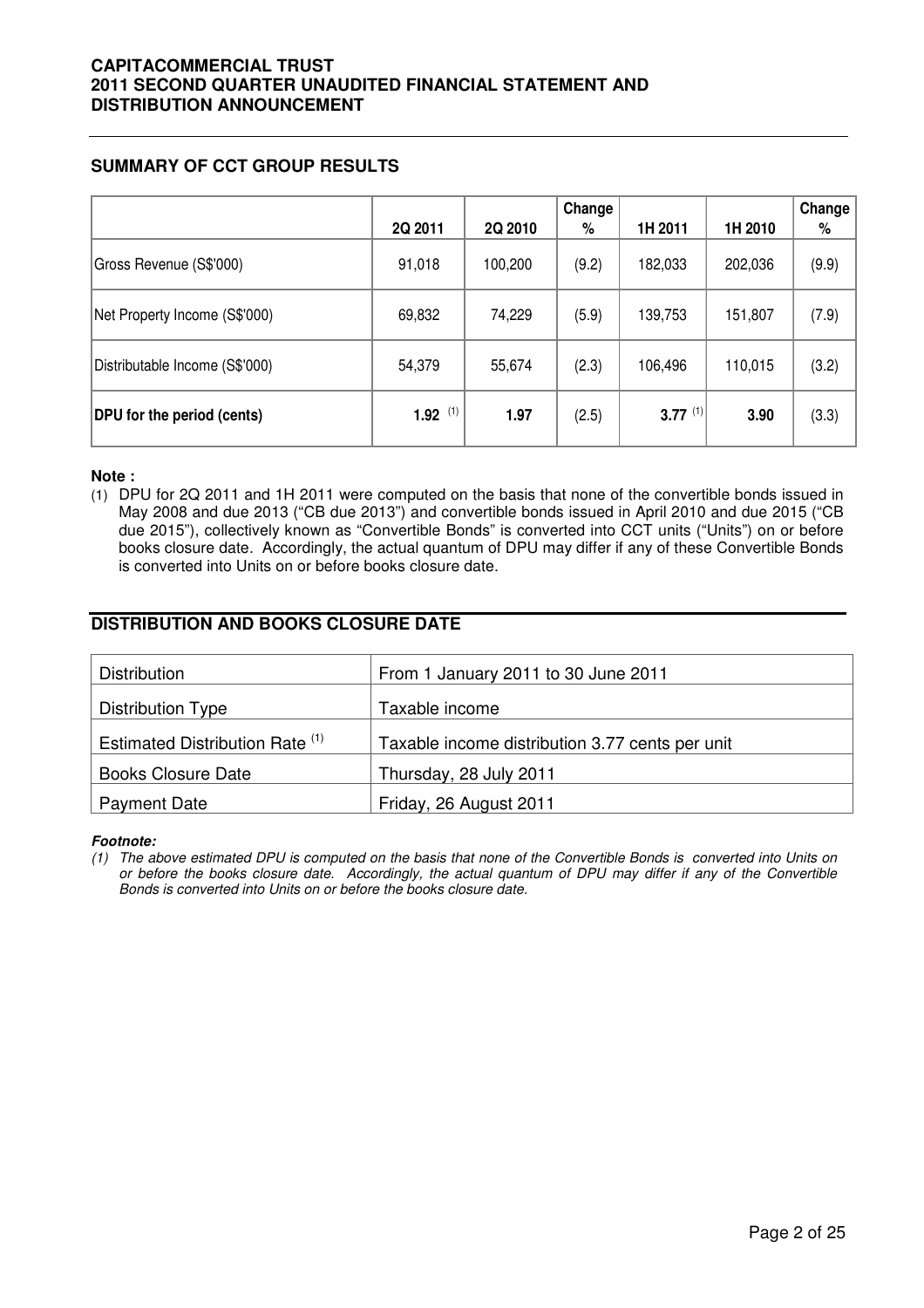## **INTRODUCTION**

CapitaCommercial Trust ("CCT") was established pursuant to a trust deed dated 6 February 2004 (as amended) executed between CapitaCommercial Trust Management Limited as manager of CCT (the "Manager") and HSBC Institutional Trust Services (Singapore) Limited as trustee of CCT (the "CCT Trustee").

As at 30 June 2011, CCT's portfolio consists of Capital Tower, Six Battery Road, HSBC Building, Raffles City (through CCT's 60.0% interest in RCS Trust), Bugis Village, Golden Shoe Car Park, One George Street, Wilkie Edge and Market Street Car Park (through CCT's 100.0% interest in MSO Trust as of 30 June 2011, which is a single purpose Trust constituted on 15 June 2011 to hold Market Street Car Park for the purpose of redevelopment). On 14 July 2011, the Manager announced that a joint venture agreement has been signed with CapitaLand Commercial Limited and Mitsubishi Estate Asia Pte. Ltd. in connection with the redevelopment of Market Street Car Park. CCT owns 40.0% of the joint venture.

In Malaysia, CCT has a 30% stake in Quill Capita Trust ("QCT") as well as a 7.4% stake (with commitment of US\$10.1 million) in the Malaysia Commercial Development Fund ("MCDF").

On 21 June 2011, CCT and CapitaMall Trust ("CMT") jointly announced the issuance of US\$ equivalent of S\$800.0 million secured floating rate notes ("FRN") by Silver Oak Ltd. The FRN is secured by Raffles City Singapore, a mixed-use landmark property jointly owned by CCT (60.0% interest) and CMT (40.0% interest) through a special purpose trust vehicle known as RCS Trust. Silver Oak is a special purpose company incorporated to provide credit facilities to RCS Trust. In addition, Silver Oak is granted a S\$200.0 million fiveyear term loan facility by DBS Bank Ltd, The Hongkong and Shanghai Banking Corporation Limited and Standard Chartered Bank (collectively, "the Banks"). These new borrowings are on-lent to RCS Trust to refinance RCS Trust's existing aggregate debt, ahead of its expected maturity date on 13 September 2011, and to finance purposes such as asset enhancement initiatives and working capital. The Banks have further granted a five-year committed revolving credit facility of S\$300.0 million available to finance future capital expenditure, asset enhancement initiatives, general corporate and working capital purposes.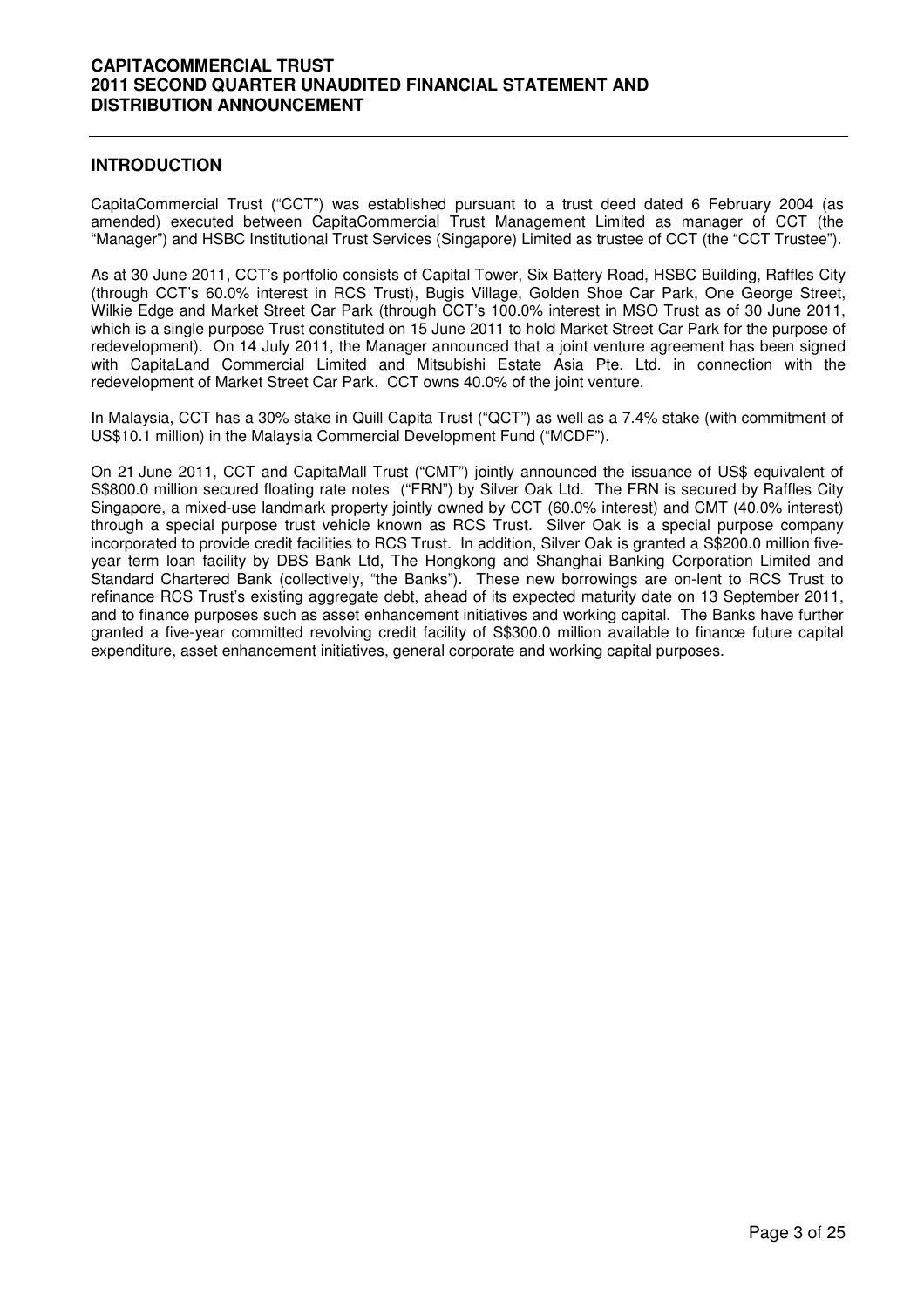#### **1(a)(ii) Statement of Total Return & Distribution Statement (2Q 2011 vs 2Q 2010)**

|                                                            |                | Group     |           |           | <b>Trust</b> |           |           |  |
|------------------------------------------------------------|----------------|-----------|-----------|-----------|--------------|-----------|-----------|--|
| <b>Statement of Total Return</b>                           | <b>Note</b>    | 2Q 2011   | 2Q 2010   | Change    | 2Q 2011      | 2Q 2010   | Change    |  |
| Gross rental income                                        |                | S\$'000   | S\$'000   | $\%$      | S\$'000      | S\$'000   | $\%$      |  |
|                                                            |                | 83,160    | 91,988    | (9.6)     | 52,054       | 62,889    | (17.2)    |  |
| Car park income                                            |                | 4,071     | 4,314     | (5.6)     | 3,288        | 3,571     | (7.9)     |  |
| Other income                                               | $\mathbf{1}$   | 3,787     | 3,898     | (2.8)     | 3,242        | 3,244     | (0.1)     |  |
| <b>Gross revenue</b>                                       |                | 91,018    | 100,200   | (9.2)     | 58,584       | 69,704    | (16.0)    |  |
| Property management fees                                   |                | (2,600)   | (2,739)   | (5.1)     | (1, 327)     | (1, 557)  | (14.8)    |  |
| Property tax                                               |                | (7,020)   | (8, 168)  | (14.1)    | (4, 244)     | (5,346)   | (20.6)    |  |
| Other property operating expenses                          |                | (11, 566) | (15,064)  | (23.2)    | (6,861)      | (10, 251) | (33.1)    |  |
| <b>Property operating expenses</b>                         |                | (21, 186) | (25, 971) | (18.4)    | (12, 432)    | (17, 154) | (27.5)    |  |
| Net property income                                        | 2              | 69,832    | 74,229    | (5.9)     | 46,152       | 52,550    | (12.2)    |  |
| Finance income                                             |                | 431       | 268       | 60.8      | 422          | 265       | 59.2      |  |
| Investment income                                          | 3              |           |           |           | 17,981       | 15,588    | 15.4      |  |
| Gain / (loss) on remeasurement of financial<br>derivatives | 4              | 3,886     | (2,745)   | <b>NM</b> | 3,886        | (2,745)   | <b>NM</b> |  |
| Manager's management fees:                                 |                |           |           |           |              |           |           |  |
| - Base fees                                                |                | (2, 144)  | (2,071)   | 3.5       | (1, 112)     | (1,098)   | 1.3       |  |
| - Performance fees                                         |                | (2,668)   | (2,068)   | 29.0      | (1,719)      | (1,201)   | 43.1      |  |
| Trust expenses                                             |                | (631)     | (277)     | <b>NM</b> | (514)        | (176)     | <b>NM</b> |  |
| Finance costs                                              | 5              | (21, 107) | (22,500)  | (6.2)     | (13, 312)    | (16, 827) | (20.9)    |  |
| Net income before share of profit of<br>associate          |                | 47,599    | 44,836    | 6.2       | 51,784       | 46,356    | 11.7      |  |
| Share of profit of associate                               | 6              | 950       | 779       | 22.0      |              |           |           |  |
| Net income                                                 |                | 48,549    | 45,615    | 6.4       | 51,784       | 46,356    | 11.7      |  |
| Premium on repurchase of convertible<br>bonds              | $\overline{7}$ |           | (12,940)  | <b>NM</b> |              | (12,940)  | <b>NM</b> |  |
| Gain on sales of investment properties                     | 8              |           | 19,589    | <b>NM</b> | 7,400        | 19,589    | (62.2)    |  |
| Net change in fair value of investment<br>properties       |                | 144,830   | (35, 244) | <b>NM</b> | 118,307      | (38, 932) | NM        |  |
| Total return for the period before tax                     |                | 193,379   | 17,020    | <b>NM</b> | 177,491      | 14,073    | <b>NM</b> |  |
| Income tax                                                 |                |           |           |           |              |           |           |  |
| Total return for the period after tax                      |                | 193,379   | 17,020    | <b>NM</b> | 177,491      | 14,073    | ΝM        |  |
| <b>Distribution Statement</b>                              |                |           |           |           |              |           |           |  |
| Total return for the period before tax                     |                | 193,379   | 17,020    | <b>NM</b> | 177,491      | 14,073    | <b>NM</b> |  |
| Net tax and other adjustments                              | 9              | (139,000) | 39,254    | <b>NM</b> | (123, 112)   | 41,601    | <b>NM</b> |  |
| Distributable income retained by joint<br>venture          | 10             |           | (600)     | <b>NM</b> |              |           |           |  |
| Income available for distribution to<br>unitholders        |                | 54,379    | 55,674    | (2.3)     | 54,379       | 55,674    | (2.3)     |  |
| Distributable income to unitholders                        |                | 54,379    | 55,674    | (2.3)     | 54,379       | 55,674    | (2.3)     |  |

NM – Not Meaningful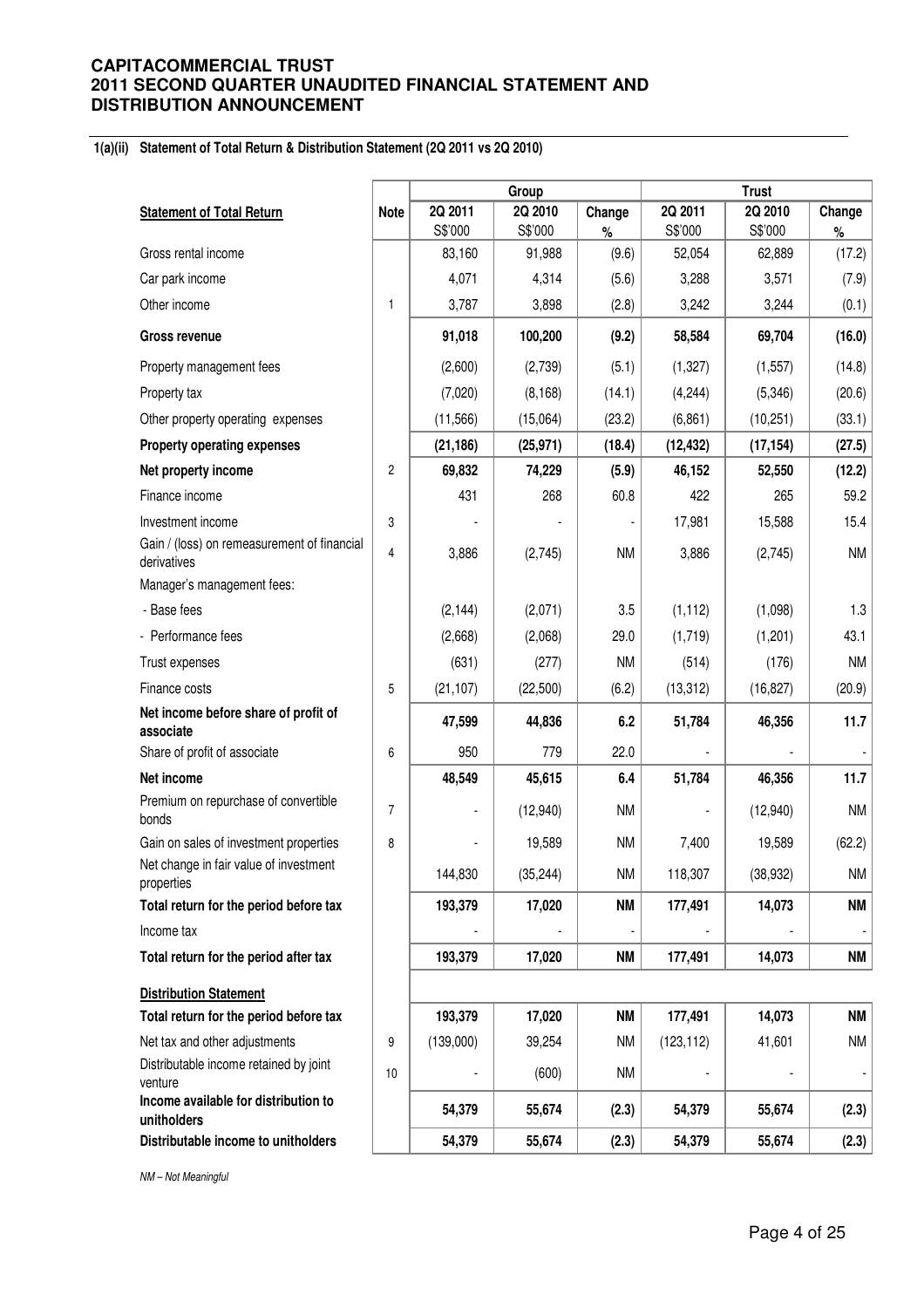#### **Notes :**

- (1) Included in Other income for 2Q 2011 is yield protection income from CapitaLand Commercial Limited ("CCL") amounting to S\$0.8 million accrued in relation to One George Street. The amounts were accrued pursuant to a Deed of Yield Protection dated 11 July 2008 entered into with CCL in connection with the purchase of One George Street. Under the Deed of Yield Protection, CCL guarantees a minimum net property income ("NPI") of S\$49.5 million per annum, being 4.25% per annum of S\$1.165 billion (being the purchase price for One George Street) for a period of 5 years from 11 July 2008. The amount is lower than the S\$0.9 milIion accrued in 2Q 2010 due to improved performance of NPI of One George Street in 2Q 2011.
- (2) The following items have been included in arriving at net property income:-

|                                                           |                | Group   |           | <b>Trust</b> |                |        |  |
|-----------------------------------------------------------|----------------|---------|-----------|--------------|----------------|--------|--|
|                                                           | 2Q 2011        | 2Q 2010 | Change    | 2Q 2011      | <b>2Q 2010</b> | Change |  |
|                                                           | S\$'000        | S\$'000 | ℅         | S\$'000      | S\$'000        | %      |  |
| Depreciation and amortisation                             | ا550. ا        | .5851   | (2.2)     | 1.497        | 1.524          | (1.8)  |  |
| (Reversal of) / impairment losses on<br>trade receivables | $^{\prime}$ 1) | 6       | <b>NM</b> |              |                |        |  |

(Reversal of) / impairment losse

- (3) This relates to the income distribution from RCS Trust.
- (4) This relates to the gain / (loss) on the remeasurement of fair value of interest rate swaps and option value of the CB due 2013.
- (5) Included in finance costs are the following:

|                                        | Group   |         |        | Trust   |         |        |
|----------------------------------------|---------|---------|--------|---------|---------|--------|
|                                        | 2Q 2011 | 2Q 2010 | Change | 2Q 2011 | 2Q 2010 | Change |
|                                        | S\$'000 | S\$'000 | ℅      | S\$'000 | S\$'000 | ℅      |
| Interest cost <sup>(a)</sup>           | 15.060  | 17.604  | (14.5) | 9,346   | 12.104  | (22.8) |
| Amortisation and transaction costs (b) | 6.047   | 4,896   | 23.5   | 3.966   | 4.723   | (16.0) |
| Total                                  | 21,107  | 22,500  | (6.2)  | 13,312  | 16.827  | (20.9) |

- (5a) The lower interest cost was mainly due to lower borrowings.
- (5b) The higher amortisation and transaction costs was mainly due to the effects of the early refinancing of RCS **Trust**
- (6) Share of profit of associate relates to the equity accounting of QCT's results on a 3 month lag basis. The share of profit was lower in 2Q 2010 due mainly to the loss on remeasurement of interest rate swaps to fair value.
- (7) This relates to the premium on repurchase of face value of S\$175.0 million in 2Q 2010 of the CB due 2013. The outstanding face value as at 2Q 2011 was S\$173.8 million.

NM – Not Meaningful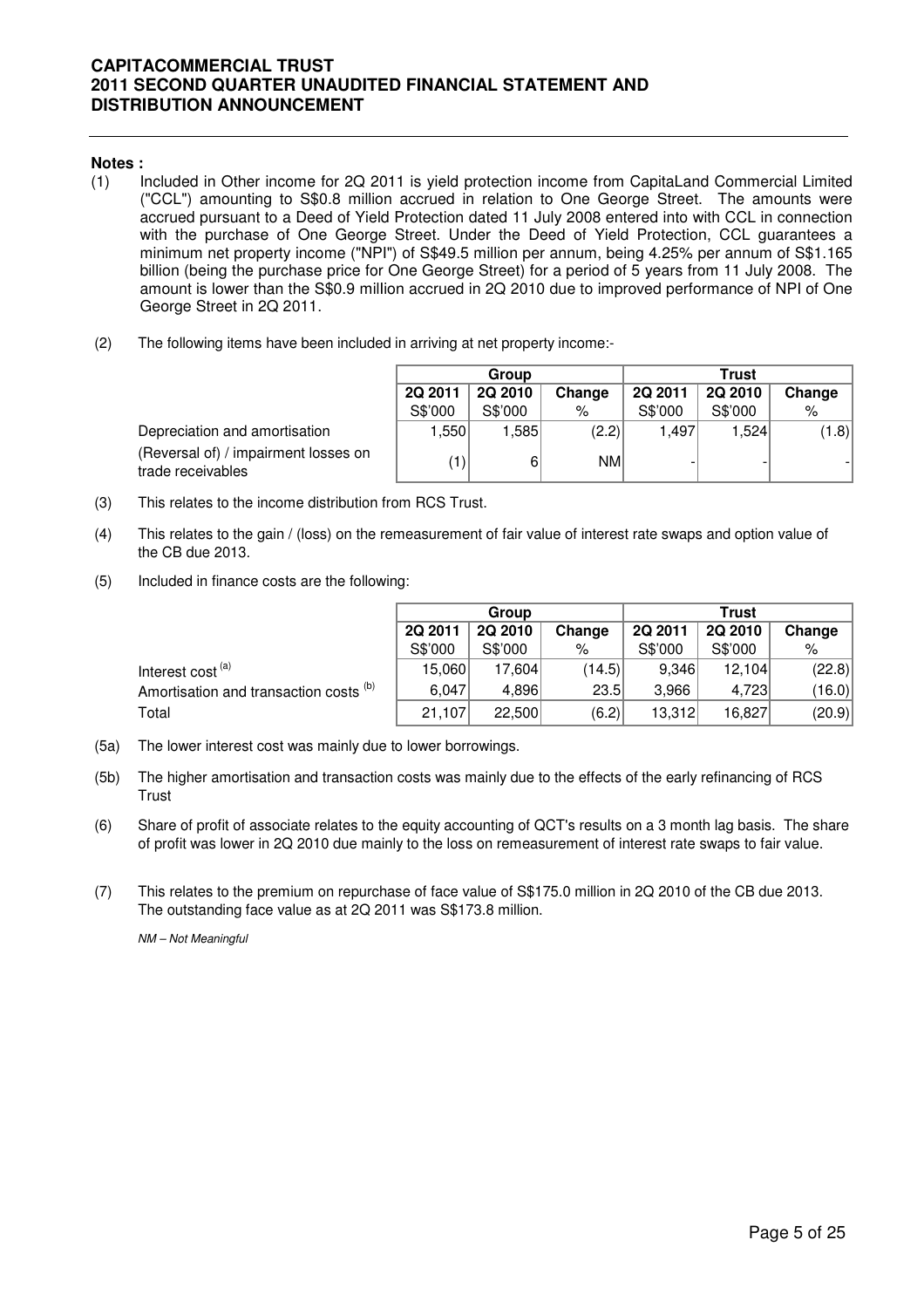(8) Gain on sale of investment property in 2Q 2011 of S\$7.4 million relates to the gain recognised by the Trust for the sale of Market Street Car Park to MSO Trust. As the Group retained a 100% interest in MSO Trust, the gain on sale of Market Street Car Park was eliminated for the Group. In 2Q 2010, the gain of S\$19.6 million relates to the sale of Robinson Point on 19 April 2010.

| (9) | Included in the net tax and other adjustments are the following: |
|-----|------------------------------------------------------------------|
|-----|------------------------------------------------------------------|

|                                                              | Group      |          |        | <b>Trust</b> |          |           |
|--------------------------------------------------------------|------------|----------|--------|--------------|----------|-----------|
|                                                              | 2Q 2011    | 2Q 2010  | Change | 2Q 2011      | 2Q 2010  | Change    |
| Non-tax deductible/(chargeable) items:                       | S\$'000    | S\$'000  | %      | S\$'000      | S\$'000  | ℅         |
| Manager's management fee payable in<br>units                 | 2,998      | 2,865    | 4.6    | 1,018        | 1,025    | (0.7)     |
| Trustee's fees                                               | 189        | 184      | 2.7    | 138          | 136      | 1.5       |
| Net change in fair value of investment<br>properties         | (144, 830) | 35,244   | NM     | (118, 307)   | 38,932   | <b>NM</b> |
| Gain on sales of investment properties                       |            | (19,589) | NM     | (7,400)      | (19,589) | (62.2)    |
| (Gain) / loss from remeasurement of<br>financial derivatives | (3,886)    | 2,745    | NM     | (3,886)      | 2,745    | NM        |
| Premium on repurchase of convertible<br>bonds                |            | 12,940   | NM     |              | 12,940   | <b>NM</b> |
| Other items                                                  | 6,529      | 4,865    | 34.2   | 5,325        | 5,412    | (1.6)     |
| Net tax and other adjustments                                | (139,000)  | 39,254   | NM     | (123, 112)   | 41,601   | NM        |

(10) This relates to RCS Trust's retention of its taxable income (CCT's 60.0% interest) in 2Q 2010 of \$0.6 million. NM – Not Meaningful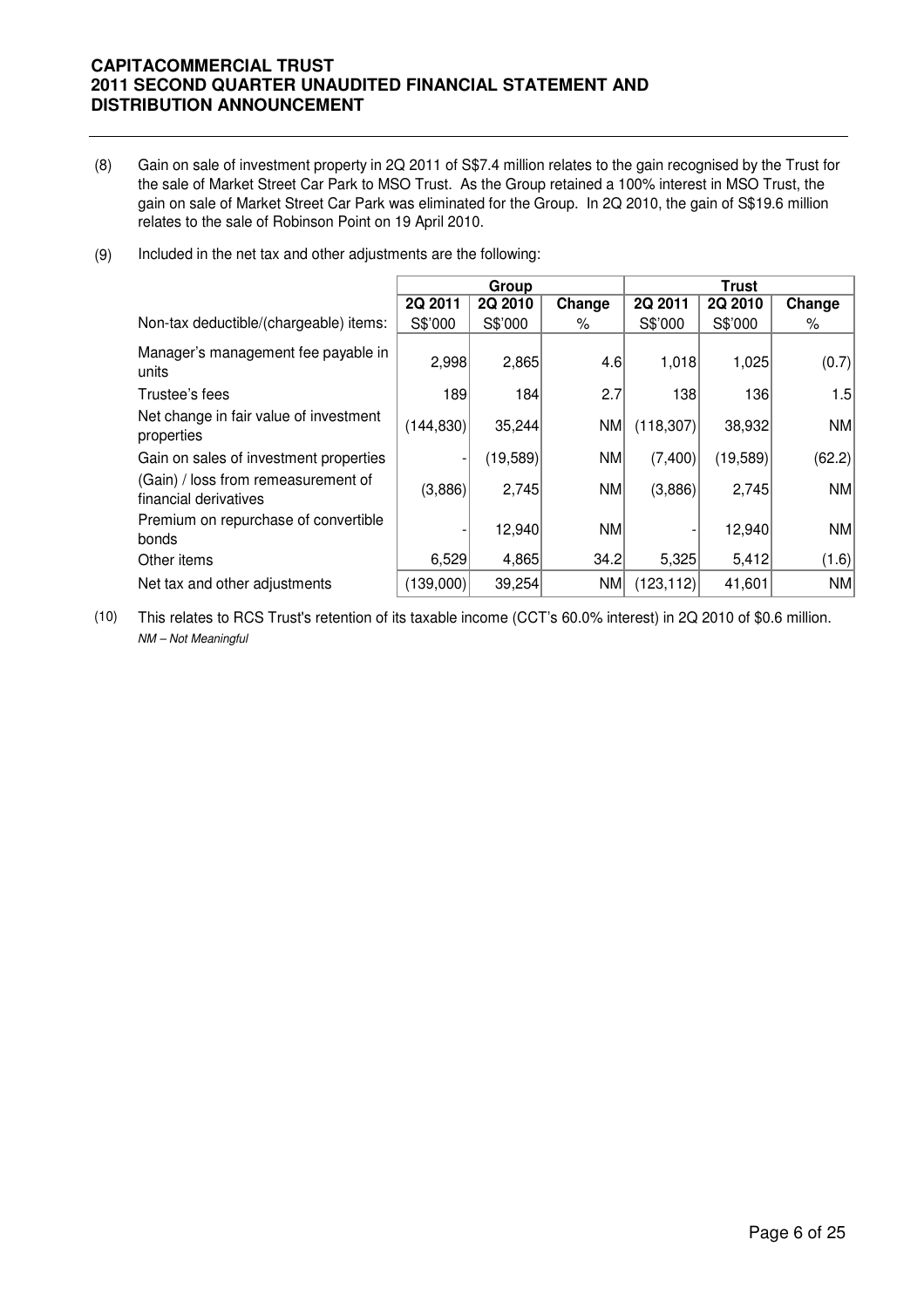#### **1(a)(ii) Statement of Total Return & Distribution Statement (1H 2011 vs 1H 2010)**

|                                                            |                |            | Group     |           |            | <b>Trust</b> |           |
|------------------------------------------------------------|----------------|------------|-----------|-----------|------------|--------------|-----------|
| <b>Statement of Total Return</b>                           | <b>Note</b>    | 1H 2011    | 1H 2010   | Change    | 1H 2011    | 1H 2010      | Change    |
|                                                            |                | S\$'000    | S\$'000   | $\%$      | S\$'000    | S\$'000      | $\%$      |
| Gross rental income                                        |                | 166,729    | 185,608   | (10.2)    | 104,977    | 127,848      | (17.9)    |
| Car park income                                            |                | 8,191      | 8,589     | (4.6)     | 6,604      | 7,022        | (6.0)     |
| Other income                                               | 1              | 7,113      | 7,839     | (9.3)     | 5,997      | 6,675        | (10.2)    |
| <b>Gross revenue</b>                                       |                | 182,033    | 202,036   | (9.9)     | 117,578    | 141,545      | (16.9)    |
| Property management fees                                   |                | (5,205)    | (5, 573)  | (6.6)     | (2,671)    | (3,212)      | (16.8)    |
| Property tax                                               |                | (13, 779)  | (16, 918) | (18.6)    | (8, 242)   | (11, 276)    | (26.9)    |
| Other property operating expenses                          |                | (23, 296)  | (27, 738) | (16.0)    | (14, 170)  | (18, 933)    | (25.2)    |
| <b>Property operating expenses</b>                         |                | (42, 280)  | (50, 229) | (15.8)    | (25,083)   | (33, 421)    | (24.9)    |
| Net property income                                        | $\overline{c}$ | 139,753    | 151,807   | (7.9)     | 92,495     | 108,124      | (14.5)    |
| Finance income                                             |                | 785        | 444       | 76.8      | 771        | 439          | 75.6      |
| Investment income                                          | 3              |            |           |           | 37,124     | 34,052       | 9.0       |
| Gain / (loss) on remeasurement of financial<br>derivatives | 4              | 4,742      | (3, 148)  | <b>NM</b> | 4,742      | (3, 148)     | NM        |
| Manager's management fees:                                 |                |            |           |           |            |              |           |
| - Base fees                                                |                | (4,213)    | (4, 105)  | 2.6       | (2, 172)   | (2, 177)     | (0.2)     |
| - Performance fees                                         |                | (5, 414)   | (4,978)   | 8.8       | (3,522)    | (3,231)      | $9.0\,$   |
| Trust expenses                                             |                | (1,726)    | (1,669)   | 3.4       | (1, 515)   | (1, 465)     | 3.4       |
| Finance costs                                              | 5              | (40, 107)  | (44, 983) | (10.8)    | (26, 701)  | (33,680)     | (20.7)    |
| Net income before share of profit of<br>associate          |                | 93,820     | 93,368    | 0.5       | 101,222    | 98,914       | 2.3       |
| Share of profit of associate                               | 6              | 2,031      | 1,942     | 4.6       |            |              |           |
| Net income                                                 |                | 95,851     | 95,310    | 0.6       | 101,222    | 98,914       | 2.3       |
| Premium on repurchase of convertible<br>bonds              | $\overline{7}$ |            | (13,768)  | <b>NM</b> |            | (13,768)     | NM        |
| Gain on sales of investment properties                     | 8              |            | 19,589    | <b>NM</b> | 7,400      | 19,589       | (62.2)    |
| Net change in fair value of investment<br>properties       |                | 144,830    | (35, 244) | <b>NM</b> | 118,307    | (38, 932)    | NM        |
| Total return for the period before tax                     |                | 240,681    | 65,887    | <b>NM</b> | 226,929    | 65,803       | ΝM        |
| Income tax                                                 |                |            | (5)       | <b>NM</b> |            | (5)          | NM        |
| Total return for the period after tax                      |                | 240,681    | 65,882    | <b>NM</b> | 226,929    | 65,798       | <b>NM</b> |
| <b>Distribution Statement</b>                              |                |            |           |           |            |              |           |
| Total return for the period before tax                     |                | 240,681    | 65,887    | <b>NM</b> | 226,929    | 65,803       | <b>NM</b> |
| Net tax and other adjustments                              | 9              | (133, 105) | 44,728    | <b>NM</b> | (120, 433) | 44,212       | NM        |
| Distributable income retained by joint<br>venture          | $10$           | (1,080)    | (600)     | 80.0      |            |              |           |
| Income available for distribution to<br>unitholders        |                | 106,496    | 110,015   | (3.2)     | 106,496    | 110,015      | (3.2)     |
| Distributable income to unitholders                        |                | 106,496    | 110,015   | (3.2)     | 106,496    | 110,015      | (3.2)     |

NM – Not Meaningful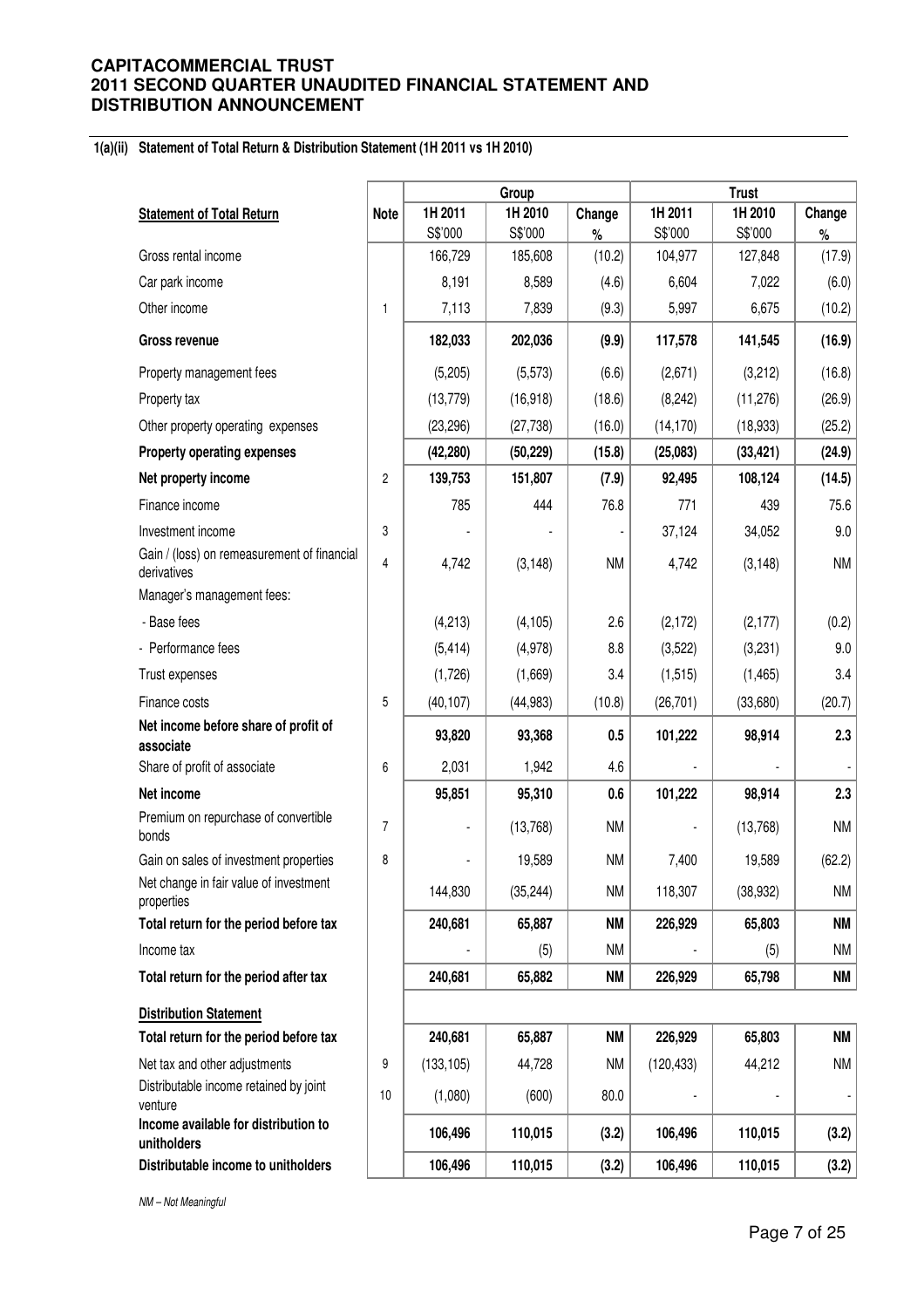- (1) Included in Other income is yield protection income from CapitaLand Commercial Limited amounting to S\$1.4 million for 1H 2011 (S\$2.1 million for 1H 2010) accrued in relation to One George Street. Please refer to note (1) on page 5 for more details.
- (2) The following items have been included in arriving at net property income:-

|                                                                      |         | Group   |        | Trust   |         |           |  |  |
|----------------------------------------------------------------------|---------|---------|--------|---------|---------|-----------|--|--|
|                                                                      | 1H 2011 | 1H 2010 | Change | 1H 2011 | 1H 2010 | Change    |  |  |
|                                                                      | S\$'000 | S\$'000 | %      | S\$'000 | S\$'000 | %         |  |  |
| Depreciation and amortisation                                        | 3.082   | 2.711   | 13.7   | 2.967   | 2,586   | 14.7      |  |  |
| Impairment losses / (reversal of<br>impairment) on trade receivables | 17      | (5)     | NM     | 19      |         | <b>NM</b> |  |  |

- (3) This relates to the income distribution from RCS Trust and QCT.
- (4) This relates to the gain / (loss) on the remeasurement of fair value of interest rate swaps and option value of the CB due 2013.
- (5) Included in borrowing costs are the following :

|                                    |         | Group   |        | <b>Trust</b> |         |        |  |
|------------------------------------|---------|---------|--------|--------------|---------|--------|--|
|                                    | 1H 2011 | 1H 2010 | Change | 1H 2011      | 1H 2010 | Change |  |
|                                    | S\$'000 | S\$'000 | %      | S\$'000      | S\$'000 | %      |  |
| Interest cost <sup>(a)</sup>       | 30,108  | 35,260  | (14.6) | 18,966       | 24,315  | (22.0) |  |
| Amortisation and transaction costs | 9.999   | 9,723   | 2.8    | 7,735        | 9,365   | (17.4) |  |
| Total                              | 40,107  | 44,983  | (10.8) | 26,701       | 33,680  | (20.7) |  |

- (5a) The lower interest cost was due to lower borrowings.
- (6) Share of profit of associate relates to the equity accounting of QCT's results on a 3 month lag basis. The share of profit for 1H 2010 was lower due mainly to the loss on remeasurement of interest rate swaps to fair value.
- (7) This relates to the premium on repurchase in 1H 2010 for the face value of S\$190.0 million of the CB due 2013.
- (8) Gain on sale of investment property in 1H 2011 of S\$7.4 million relates to the gain recognised by the Trust for the sale of Market Street Car Park to MSO Trust. In 1H 2010, the gain of S\$19.6 million relates to the sale of Robinson Point on 19 April 2010.
- (9) Included in the net tax and other adjustments are the following:

|                                                              |            | Group    |           | <b>Trust</b> |          |           |
|--------------------------------------------------------------|------------|----------|-----------|--------------|----------|-----------|
| Non-tax deductible/(chargeable)                              | 1H 2011    | 1H 2010  | Change    | 1H 2011      | 1H 2010  | Change    |
| items:                                                       | S\$'000    | S\$'000  | $\%$      | S\$'000      | S\$'000  | %         |
| Manager's management fee paid<br>and payable in units        | 5,965      | 5,684    | 4.9       | 2,032        | 2,009    | 1.1       |
| Trustee's fees                                               | 371        | 366      | 1.4       | 269          | 270      | (0.4)     |
| Net change in fair value of<br>investment properties         | (144, 830) | 35,244   | <b>NM</b> | (118, 307)   | 38,932   | <b>NM</b> |
| Gain on sales of investment<br>properties                    |            | (19,589) | <b>NM</b> | (7,400)      | (19,589) | (62.2)    |
| Loss / (gain) from remeasurement<br>of financial derivatives | (4,742)    | 3,148    | <b>NM</b> | (4, 742)     | 3,148    | <b>NM</b> |
| Premium on repurchase of<br>convertible bonds                |            | 13,768   | <b>NM</b> |              | 13,768   | <b>NM</b> |
| Other items                                                  | 10,131     | 6,107    | 65.9      | 7,715        | 5,674    | 36.0      |
| Net tax and other adjustments                                | (133, 105) | 44,728   | <b>NM</b> | (120, 433)   | 44,212   | <b>NM</b> |

(10) This relates to RCS Trust's retention of its taxable income (CCT's 60.0% interest) in 1H 2011 of \$1.1 million (1H 2010 of \$0.6 million).

NM – Not Meaningful

**Notes :**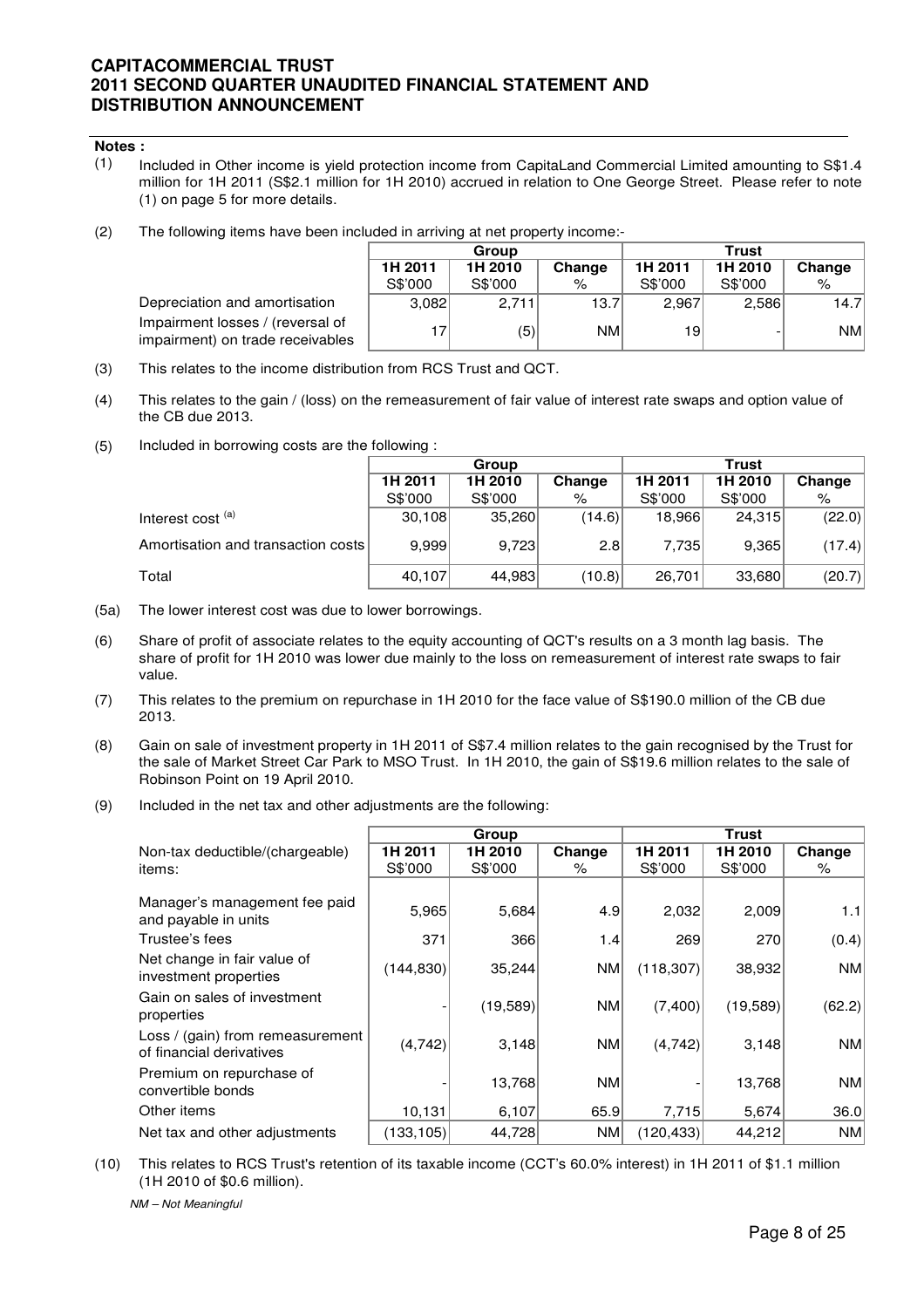# **1(b)(i) Balance Sheet as at 30 June 2011 vs 31 December 2010**

|                                          |             | Group                      |                     |                | <b>Trust</b>               |                     |                |
|------------------------------------------|-------------|----------------------------|---------------------|----------------|----------------------------|---------------------|----------------|
|                                          | <b>Note</b> | <b>Jun 2011</b><br>S\$'000 | Dec 2010<br>S\$'000 | Change<br>$\%$ | <b>Jun 2011</b><br>S\$'000 | Dec 2010<br>S\$'000 | Change<br>$\%$ |
| Non-current assets                       |             |                            |                     |                |                            |                     |                |
| Plant and equipment                      |             | 1,089                      | 795                 | 37.0           | 932                        | 547                 | 70.4           |
| Investment properties                    | 1           | 5,580,200                  | 5,475,400           | 1.9            | 3,939,800                  | 3,859,600           | 2.1            |
| Investment property under construction   | 2           | 54,918                     |                     | <b>NM</b>      |                            |                     |                |
| Subsidiaries                             | 3           |                            |                     |                | 22,400                     |                     | <b>NM</b>      |
| Associate                                | 4           | 66,599                     | 67,419              | (1.2)          | 51,479                     | 51,479              |                |
| Joint venture                            | 5           |                            |                     |                | 820,481                    | 816,590             | 0.5            |
| Available-for-sale unquoted investment   | 6           | 7,993                      | 10,769              | (25.8)         | 7,993                      | 10,769              | (25.8)         |
| <b>Total non-current assets</b>          |             | 5,710,799                  | 5,554,383           | 2.82           | 4,843,085                  | 4,738,985           | 2.20           |
| <b>Current assets</b>                    |             |                            |                     |                |                            |                     |                |
| Trade and other receivables              | 7           | 9,291                      | 5,847               | 58.9           | 56,669                     | 19,730              | 187.2          |
| Cash and cash equivalents                |             | 470,690                    | 635,937             | (26.0)         | 459,504                    | 619,516             | (25.8)         |
| <b>Total current assets</b>              |             | 479,981                    | 641,784             | (25.2)         | 516,173                    | 639,246             | (19.3)         |
| <b>Total assets</b>                      |             | 6,190,780                  | 6,196,167           | (0.1)          | 5,359,258                  | 5,378,231           | (0.4)          |
| <b>Current liabilities</b>               |             |                            |                     |                |                            |                     |                |
| Trade and other payables                 | 8           | 70,916                     | 102,595             | (30.9)         | 41,597                     | 79,566              | (47.7)         |
| Current portion of security deposits     |             | 17,293                     | 19,177              | (9.8)          | 11,950                     | 13,863              | (13.8)         |
| Interest-bearing liabilities             | 9           | 567,531                    | 676,188             | (16.1)         | 567,531                    | 100,000             | <b>NM</b>      |
| Convertible bonds-liability component    | 10          |                            | 183,055             | <b>NM</b>      |                            | 183,055             | <b>NM</b>      |
| Convertible bonds-derivative component   | 11          |                            | 5,274               | <b>NM</b>      |                            | 5,274               | <b>NM</b>      |
| Current tax payable                      |             |                            | 1                   | <b>NM</b>      |                            |                     |                |
| <b>Total current liabilities</b>         |             | 655,740                    | 986,290             | (33.5)         | 621,078                    | 381,758             | 62.7           |
| <b>Non-current liabilities</b>           |             |                            |                     |                |                            |                     |                |
| Non-current portion of security deposits |             | 29,241                     | 26,805              | 9.1            | 17,348                     | 14,600              | 18.8           |
| Interest-bearing liabilities             | 12          | 690,825                    | 685,750             | 0.7            | 120,000                    | 685,750             | (82.5)         |
| Convertible bonds-liability component    | 13          | 384,169                    | 202,328             | 89.9           | 384,169                    | 202,328             | 89.9           |
| Fair value of financial derivatives      | 14          | 21,785                     | 21,253              | 2.5            | 21,785                     | 21,253              | $2.5\,$        |
| <b>Total non-current liabilities</b>     |             | 1,126,020                  | 936,136             | 20.3           | 543,302                    | 923,931             | (41.2)         |
| <b>Total liabilities</b>                 |             | 1,781,760                  | 1,922,426           | (7.3)          | 1,164,380                  | 1,305,689           | (10.8)         |
| Net assets                               |             | 4,409,020                  | 4,273,741           | 3.2            | 4,194,878                  | 4,072,542           | 3.0            |
| Unitholders' funds                       |             | 4,409,020                  | 4,273,741           | 3.2            | 4,194,878                  | 4,072,542           | 3.0            |
| NM-Not Meaningful                        |             |                            |                     |                |                            |                     |                |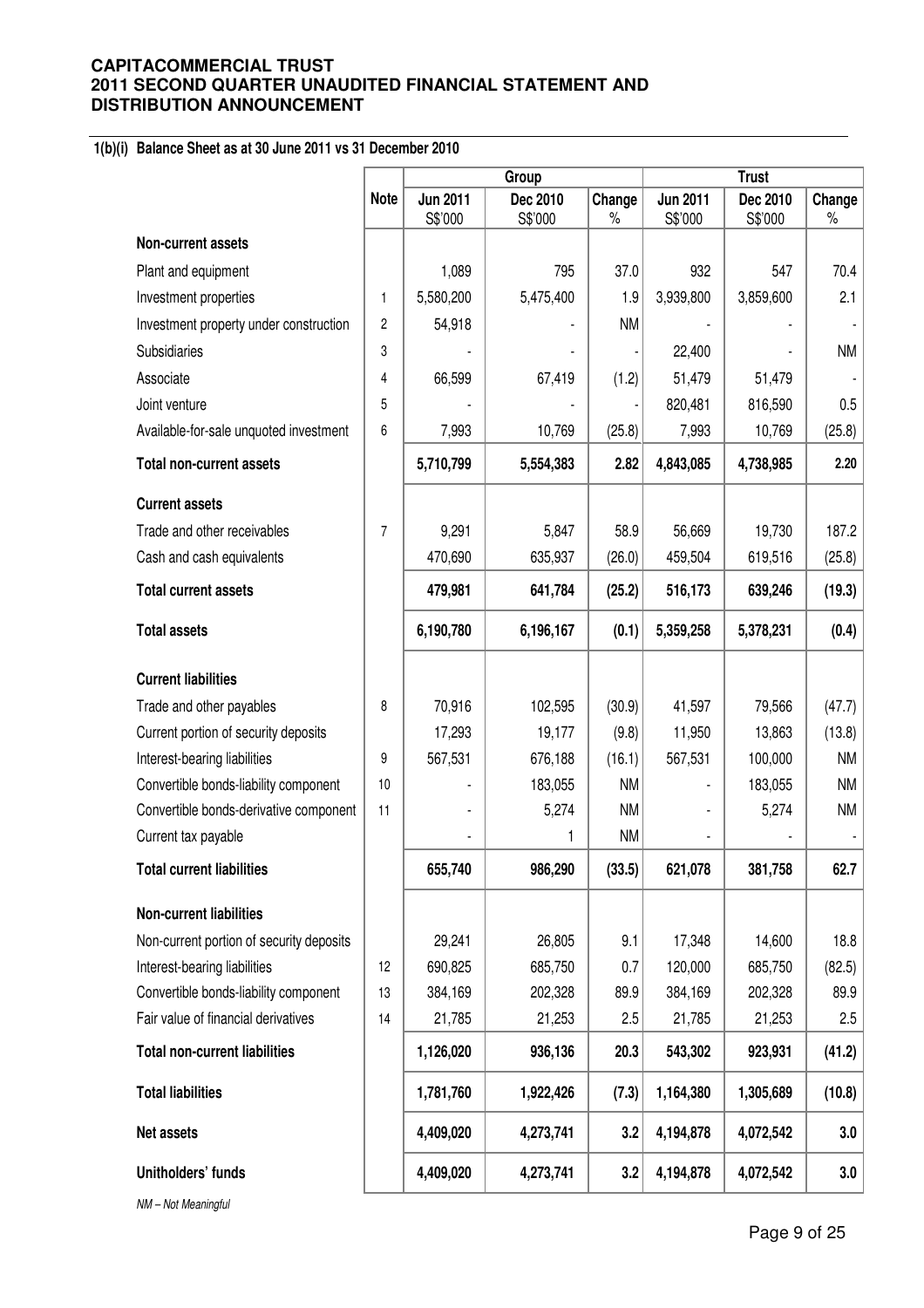#### **Notes :**

- (1) The increase in Investment Properties was due to the increase in property values as at 30 June 2011, offset by the decrease due to the sale of Market Street Car Park to MSO Trust.
- (2) Investment property under construction refers to Market Street Car Park held under MSO Trust for redevelopment.
- (3) This relates to the 100.0% investment in CCT MTN Pte. Ltd. of \$1 and MSO Trust of S\$22.4 million.
- (4) This relates to the 30.0% investment in QCT. QCT is a Malaysia-listed real estate investment trust focused on acquiring and investing in commercial properties in Malaysia.
- (5) This relates to the 60.0% equity interest in RCS Trust.
- (6) This relates to the investment in MCDF. MCDF is an investment fund which invests in real estate development properties primarily in Kuala Lumpur and the Klang Valley. MCDF returned capital of US\$1.9 million to CCT in 2Q 2011, resulting in reduction in the values for the available-for-sale unquoted investment.
- (7) Included in Trade and other receivables of the Trust as at 30 June 2011 is an amount of S\$33.6 million due from MSO Trust for the balance purchase consideration of the sale price of Market Street Car Park.
- (8) The decrease in Trade and other payables was due mainly to the payment of net GST in 1Q 2011.
- (9) Movement in interest-bearing liabilities under Current liabilities was due mainly to:
	- a) Repayment of S\$100.0 million fixed rate notes in January 2011;
	- b) Secured long term borrowings of S\$570.0 million, due in March 2012, have been reclassified from Non-current liabilities to Current Liabilities; and
	- c) RCS Trust secured term loans of S\$866.0 million (CCT's 60.0 % interest is S\$519.6 million) and S\$98.0 million of revolving credit facility (CCT's 60.0 % interest is S\$58.8 million) was refinanced on 21 June 2011.
- (10) Convertible bonds-liability component as at 31 December 2010 relates to the outstanding amount of CB due 2013, with a put option on 6 May 2011. Bondholders of CB due 2013 exercised the put option on 6 May 2011 for S\$6.25 million and CCT redeemed the CB due 2013 with cash. The remaining face value of S\$173.8 million CB due 2013 has been consequently reclassified to Non-current liabilities as at 30 June 2011.
- (11) This relates to the fair value of the embedded option of the CB due 2013 as at 31 December 2010.
- (12) Interest-bearing liabilities under Non-Current liabilities as at 30 June 2011 comprised of :
	- a) Secured term loans by RCS Trust of gross borrowings of S\$964.0 million (CCT's 60% interest is S\$578.4 million); and
	- b) Fixed rate notes of S\$70.0 million and S\$50.0 million.
- 13) The movement in the Convertible bonds-liability component is due to the reclassification of the outstanding face value of S\$173.8 million CB due 2013 from Current liabilities (as mentioned in Note 8 above) and a reduction of the CB due 2015 from face value of S\$225.0 million to S\$224.5 million following the conversion of S\$0.5 million in aggregate principal amount of the convertible bonds by holders.
- 14) This relates to the fair value of the interest rate swaps.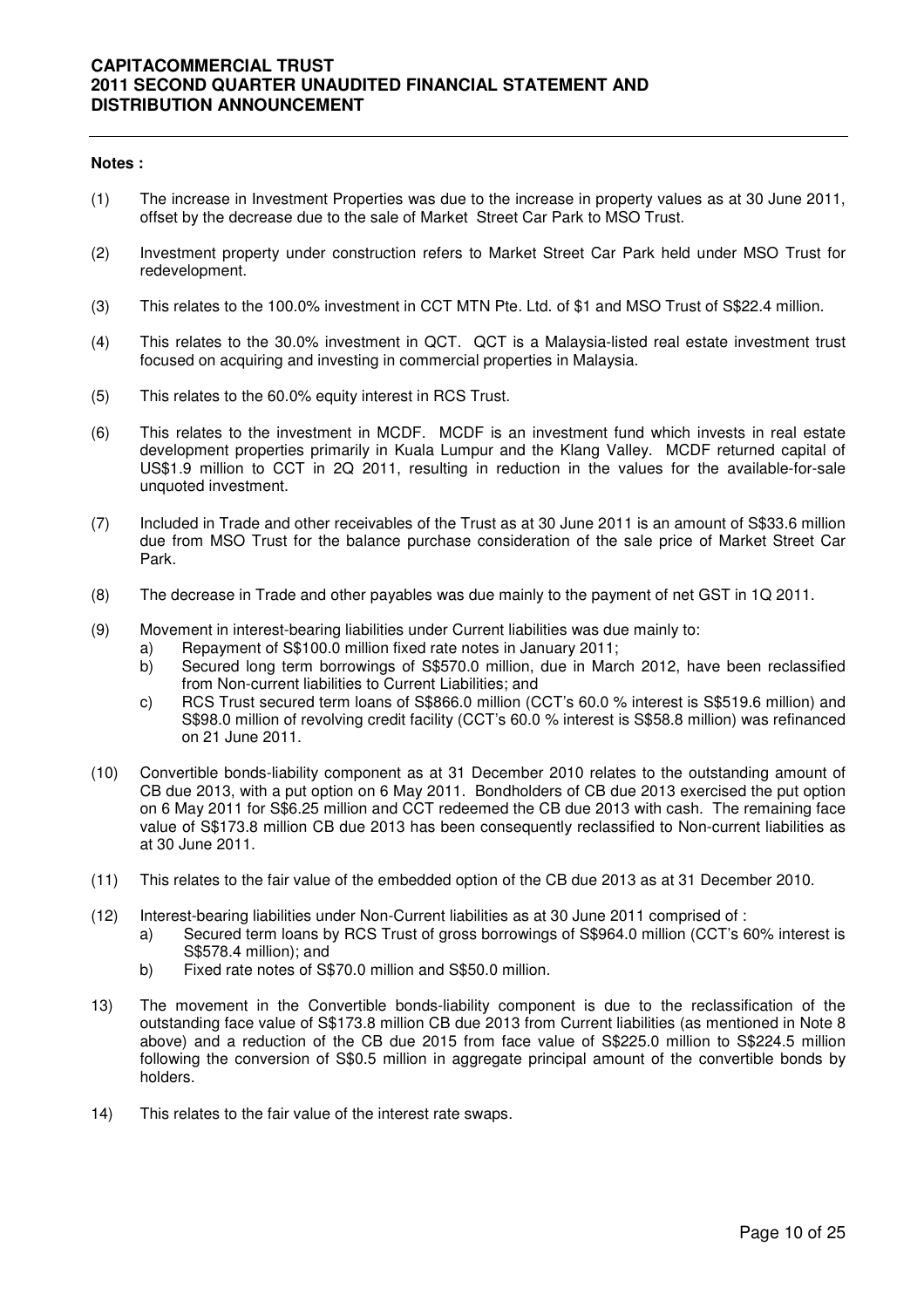#### **1(b)(ii) Aggregate amount of borrowings (including debt securities)**

|                                                   |                 | Group     |           |                 | <b>Trust</b>             |           |
|---------------------------------------------------|-----------------|-----------|-----------|-----------------|--------------------------|-----------|
|                                                   | <b>Jun 2011</b> | Dec 2010  | Change    | <b>Jun 2011</b> | <b>Dec 2010</b>          | Change    |
|                                                   | S\$'000         | S\$'000   | $\%$      | S\$'000         | S\$'000                  | $\%$      |
| <b>Secured borrowings</b>                         |                 |           |           |                 |                          |           |
| Amount repayable after one<br>year                | 578,400         | 570,000   | 1.5       |                 | 570,000                  | <b>NM</b> |
| Less: Unamortised portion of<br>transaction costs | (7, 575)        | (4,250)   | 78.2      |                 | (4,250)                  | <b>NM</b> |
|                                                   | 570,825         | 565,750   | 0.9       | $\overline{a}$  | 565,750                  | <b>NM</b> |
| Amount repayable within one<br>year               | 570,000         | 576,600   | (1.1)     | 570,000         |                          | <b>NM</b> |
| Less: Unamortised portion of<br>transaction costs | (2, 469)        | (412)     | <b>NM</b> | (2,469)         |                          | <b>NM</b> |
|                                                   | 567,531         | 576,188   | (1.5)     | 567,531         | $\overline{\phantom{a}}$ | <b>NM</b> |
| <b>Total</b>                                      | 1,138,356       | 1,141,938 | (0.3)     | 567,531         | 565,750                  | 0.3       |
| <b>Unsecured borrowings</b>                       |                 |           |           |                 |                          |           |
| Amount repayable after one<br>year                | 508,692         | 326,111   | 56.0      | 508,692         | 326,111                  | 56.0      |
| Less: Unamortised portion of<br>transaction costs | (4, 523)        | (3,783)   | 19.6      | (4, 523)        | (3,783)                  | 19.6      |
|                                                   | 504,169         | 322,328   | 56.4      | 504,169         | 322,328                  | 56.4      |
| Amount repayable within one<br>year               |                 | 284,619   | <b>NM</b> |                 | 284,619                  | <b>NM</b> |
| Less: Unamortised portion of<br>transaction costs |                 | (1, 564)  | <b>NM</b> |                 | (1, 564)                 | <b>NM</b> |
|                                                   |                 | 283,055   | <b>NM</b> |                 | 283,055                  | <b>NM</b> |
| <b>Total</b>                                      | 504,169         | 605,383   | (16.7)    | 504,169         | 605,383                  | (16.7)    |
| <b>Total borrowings</b>                           | 1,642,525       | 1,747,321 | (6.0)     | 1,071,700       | 1,171,133                | (8.5)     |

NM - Not Meaningful

#### **Details of any collaterals**

- (1) As security for the secured term loans of S\$570.0 million, CCT has granted in favour of the lenders the following:
	- (i) a mortgage over Capital Tower;
	- (ii) an assignment of the insurance policies relating to Capital Tower;
	- (iii) an assignment of all the rights, benefit, title and interest of CCT in relation to Property Sale Agreements and Tenancy Agreements (including Net Sale Proceeds and Rental Proceeds) and the Accounts relating to Capital Tower; and
	- (iv) a fixed and floating charge over all assets in connection with Capital Tower.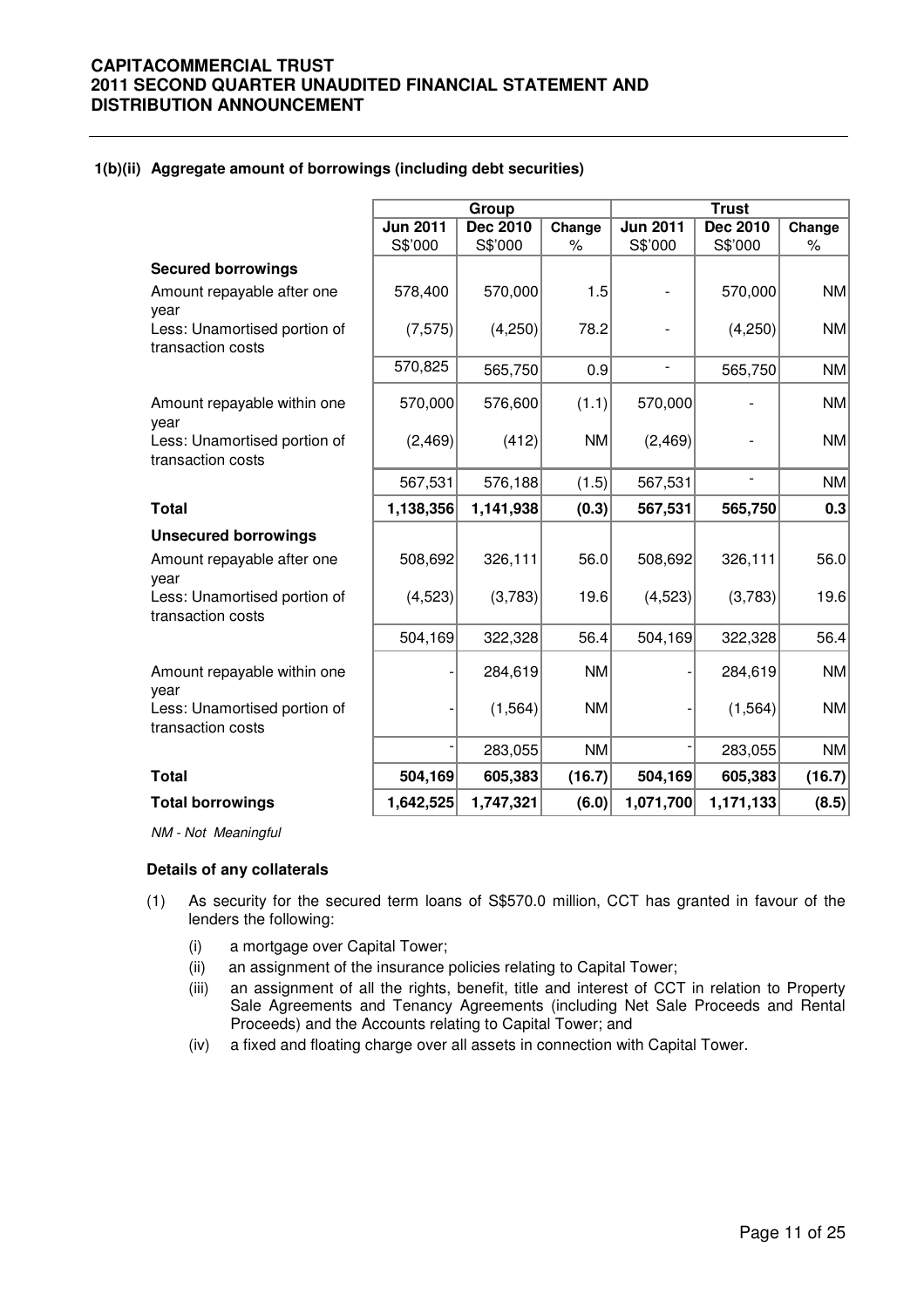#### **Details of any collateral at RCS Trust**

- (2) As security for the secured term loans of S\$964.0 million (CCT's 60.0 % interest is S\$578.4 million), RCS Trust has granted in favour of the lender the following:
	- (i) a mortgage over RCS;
	- (ii) an assignment of the insurance policies relating to RCS;
	- (iii) an assignment of the agreements relating to the management of RCS;
	- (iv) an assignment and charge of the rental proceeds and tenancy agreements of units in RCS; and
	- (v) a charge creating a fixed and floating charge over certain assets of RCS.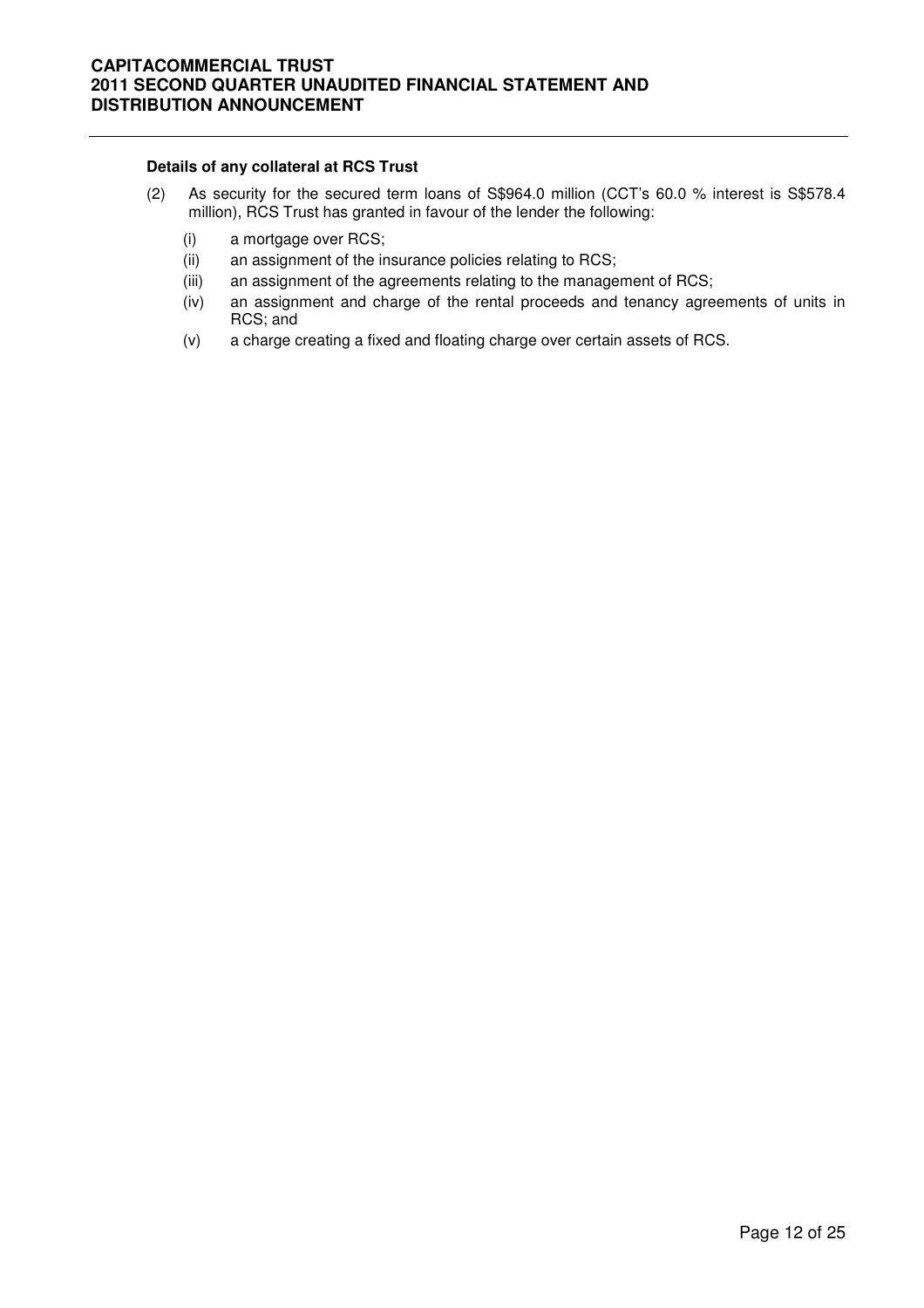#### **1(c)(i) Cash flow statement (2Q 2011 vs 2Q 2010)**

|                                                              |             | Group              |                    |  |
|--------------------------------------------------------------|-------------|--------------------|--------------------|--|
|                                                              | <b>Note</b> | 2Q 2011<br>S\$'000 | 2Q 2010<br>S\$'000 |  |
| <b>Operating activities</b>                                  |             |                    |                    |  |
| Total return for the period before tax                       |             | 193,379            | 17,020             |  |
| <b>Adjustments for</b>                                       |             |                    |                    |  |
| Share of profit of associate                                 |             | (950)              | (779)              |  |
| Amortisation of lease incentives                             |             | 1,355              | 1,378              |  |
| Finance costs                                                |             | 21,107             | 22,500             |  |
| Depreciation of plant and equipment                          |             | 195                | 207                |  |
| (Reversal of) / impairment losses on trade receivables       |             | (1)                | 6                  |  |
| Finance income                                               |             | (431)              | (268)              |  |
| (Gain) / loss on remeasurement of financial derivatives      |             | (3,886)            | 2,745              |  |
| Premium on repurchase of convertible bonds                   |             |                    | 12,940             |  |
| Net change in fair value of investment properties            |             | (144, 830)         | 35,244             |  |
| Manager's management fees paid and payable in units          |             | 2,998              | 2,865              |  |
| Gain on sale of investment property                          |             |                    | (19, 589)          |  |
| Foreign exchange loss                                        |             | 424                |                    |  |
| Operating income before working capital changes              |             | 69,360             | 74,269             |  |
| <b>Changes in working capital</b>                            |             |                    |                    |  |
| Trade and other receivables                                  |             | (3,832)            | 37,964             |  |
| Trade and other payables                                     |             | 108                | (36, 395)          |  |
| Security deposits                                            |             | (1, 172)           | (1,320)            |  |
| Cash generated from operating activities                     |             | 64,464             | 74,518             |  |
| Income tax paid                                              |             | (1)                | (21)               |  |
| Net cash from operating activities                           |             | 64,463             | 74,497             |  |
| <b>Investing activities</b>                                  |             |                    |                    |  |
| Capital expenditure on investment properties                 |             | (11, 912)          | (7, 747)           |  |
| Purchase of plant and equipment                              |             | (28)               | (18)               |  |
| Capital redemption by available-for-sale unquoted investment |             | 2,352              |                    |  |
| Interest received                                            |             | 426                | 257                |  |
| Net proceeds from sale of investment properties              |             |                    | 202,089            |  |
| Net cash (used in) / from investing activities               |             | (9, 162)           | 194,581            |  |
| <b>Financing activities</b>                                  |             |                    |                    |  |
| Interest paid                                                |             | (17, 634)          | (16,900)           |  |
| Payment of borrowing transaction costs                       |             | (8,804)            | (2, 152)           |  |
| Redemption / Repurchase of convertible bonds                 | 1           | (6,634)            | (186, 725)         |  |
| Proceeds from issuance of convertible bonds                  |             |                    | 225,000            |  |
| Repayment of interest-bearing liabilities                    | $\sqrt{2}$  | (578, 400)         |                    |  |
| Proceeds from interest-bearing liabilities                   | 3           | 578,400            | 3,000              |  |
| Net cash (used in) / from financing activities               |             | (33,072)           | 22,223             |  |
| Net increase in cash and cash equivalents                    |             | 22,229             | 291,301            |  |
| Cash and cash equivalents at beginning of period             |             | 448,461            | 172,730            |  |
| Cash and cash equivalents at end of period                   |             | 470,690            | 464,031            |  |

#### **Notes:**

(1) This relates to the redemption, at the option of the bondholders in 2Q 2011 of the CB due 2013, with a face value of S\$6.25 million, at the put price of 1.0615 on 6 May 2011. In 2Q 2010, this relates to the repurchase at a premium of the face value of S\$175.0 million of CB due 2013.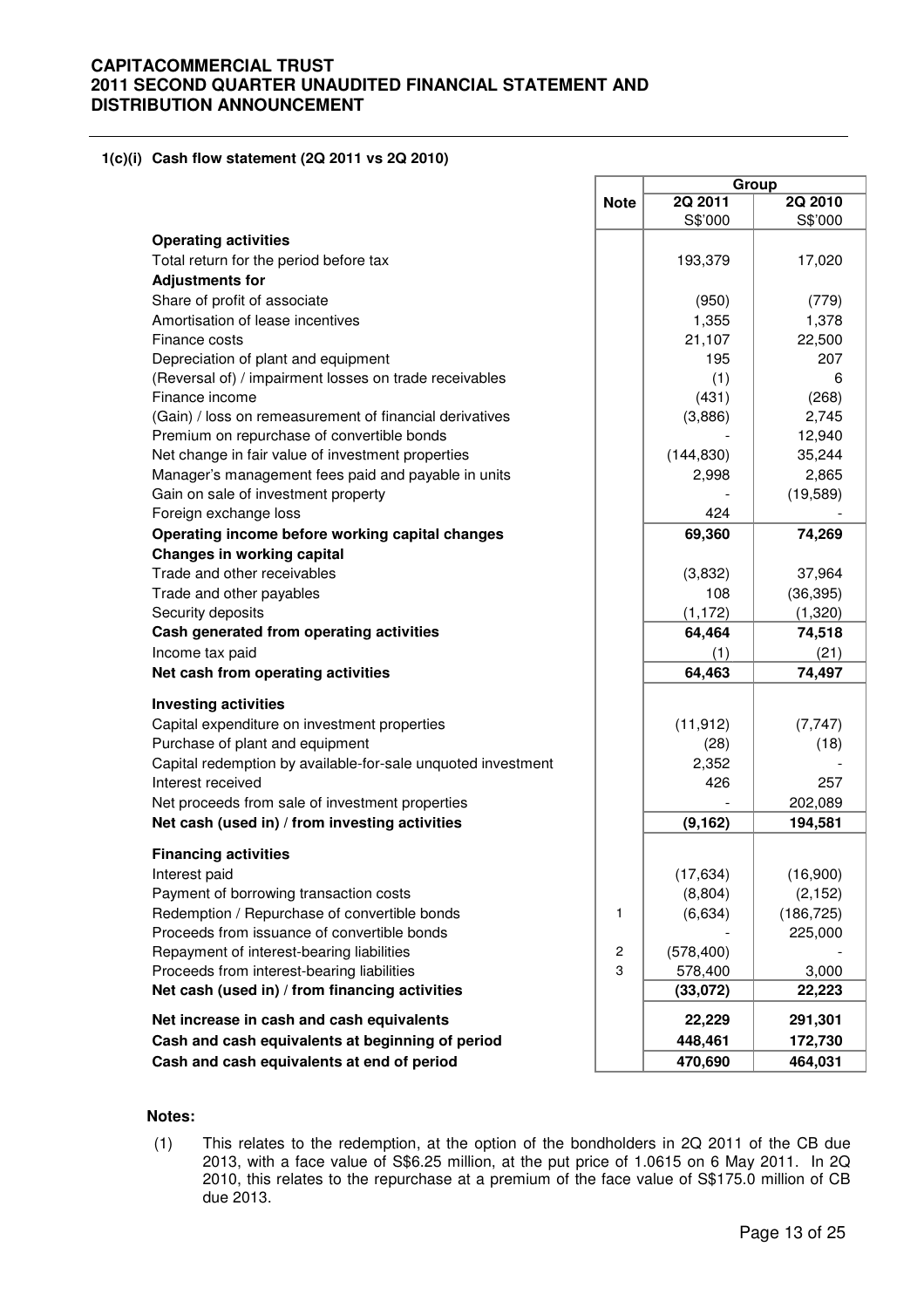- (2) This relates to the repayment of RCS Trust secured term loans of S\$866.0 million (CCT's 60.0 % interest is S\$519.6 million) and S\$98.0 million (CCT's 60.0% interest is S\$58.8 million) of the revolving credit facility of S\$164.0 million that has been drawn down.
- (3) This relates to proceeds from the secured term loans of S\$964.0 million (CCT's 60.0% interest is S\$578.4 million) that is drawn down by RCS Trust.

#### **1(c)(ii) Cash flow statement (1H 2011 vs 1H 2010)**

|                                                                   |                         | Group      |            |  |
|-------------------------------------------------------------------|-------------------------|------------|------------|--|
|                                                                   | <b>Note</b>             | 1H 2011    | 1H 2010    |  |
|                                                                   |                         | S\$'000    | S\$'000    |  |
| <b>Operating activities</b>                                       |                         |            |            |  |
| Total return for the year before tax                              |                         | 240,681    | 65,887     |  |
| <b>Adjustments for</b>                                            |                         |            |            |  |
| Share of profit of associate                                      |                         | (2,031)    | (1,942)    |  |
| Impairment / (reversal of impairment) losses on trade receivables |                         | 17         | (5)        |  |
| Amortisation of lease incentives                                  |                         | 2,748      | 2,293      |  |
| Finance costs                                                     |                         | 40,107     | 44,983     |  |
|                                                                   |                         | 334        | 418        |  |
| Depreciation of plant and equipment                               |                         |            |            |  |
| Gain on disposal of plant and equipment                           |                         | (1)        |            |  |
| Foreign exchange differences                                      |                         | 624        | 239        |  |
| Finance income                                                    |                         | (785)      | (444)      |  |
| (Gain) / loss on remeasurement of financial derivatives           |                         | (4,742)    | 3,148      |  |
| Premium on repurchase of convertible bonds                        |                         |            | 13,768     |  |
| Manager's management fees paid and payable in units               |                         | 5,965      | 5,684      |  |
| Net change in fair value of investment properties                 |                         | (144, 830) | 35,244     |  |
| Gain on sale of investment properties                             |                         |            | (19, 589)  |  |
| Operating income before working capital changes                   |                         | 138,087    | 149,684    |  |
| Changes in working capital                                        |                         |            |            |  |
| Trade and other receivables                                       |                         | (6,204)    | 92         |  |
| Trade and other payables                                          |                         | (30, 426)  | 1,240      |  |
| Security deposits                                                 |                         | 552        | (938)      |  |
| Cash generated from operations                                    |                         | 102,009    | 150,078    |  |
| Income tax paid                                                   |                         | (1)        | (344)      |  |
| Net cash generated from operating activities                      |                         | 102,008    | 149,734    |  |
|                                                                   |                         |            |            |  |
| <b>Investing activities</b>                                       |                         |            |            |  |
| Capital expenditure on investment properties                      |                         | (14, 889)  | (9, 544)   |  |
| Purchase of plant and equipment                                   |                         | (629)      | (46)       |  |
| Proceeds from sale of plant and equipment                         |                         | 2          |            |  |
| Capital redemption by available-for-sale unquoted investment      |                         | 2,352      | 1,257      |  |
| Interest received                                                 |                         | 781        | 437        |  |
| Distribution received from associate                              |                         | 1,842      | 1,704      |  |
| Net proceeds from sales of investment properties                  |                         |            | 202,089    |  |
| Net cash (used in) / from investing activities                    |                         | (10, 541)  | 195,897    |  |
|                                                                   |                         |            |            |  |
| <b>Financing activities</b>                                       |                         |            |            |  |
| Interest paid                                                     |                         | (32,015)   | (35, 523)  |  |
| Payment of borrowing transaction costs                            |                         | (8,909)    | (2,232)    |  |
| Distribution to unitholders                                       |                         | (110, 956) | (104, 959) |  |
| Redemption / Repurchase of convertible bonds                      | 1                       | (6,634)    | (202, 344) |  |
| Proceeds from issuance of convertible bonds                       |                         |            | 225,000    |  |
| Repayment of interest-bearing loans                               | $\overline{\mathbf{c}}$ | (678, 400) | (150,000)  |  |
| Proceeds from interest-bearing loans                              | 3                       | 580,200    | 76,000     |  |
| Net cash used in financing activities                             |                         | (256, 714) | (194, 058) |  |
| Net (decrease) / increase in cash and cash equivalents            |                         | (165, 247) | 151,573    |  |
| Cash and cash equivalents at beginning of period                  |                         | 635,937    | 312,458    |  |
| Cash and cash equivalents at end of period                        |                         |            |            |  |
|                                                                   |                         | 470,690    | 464,031    |  |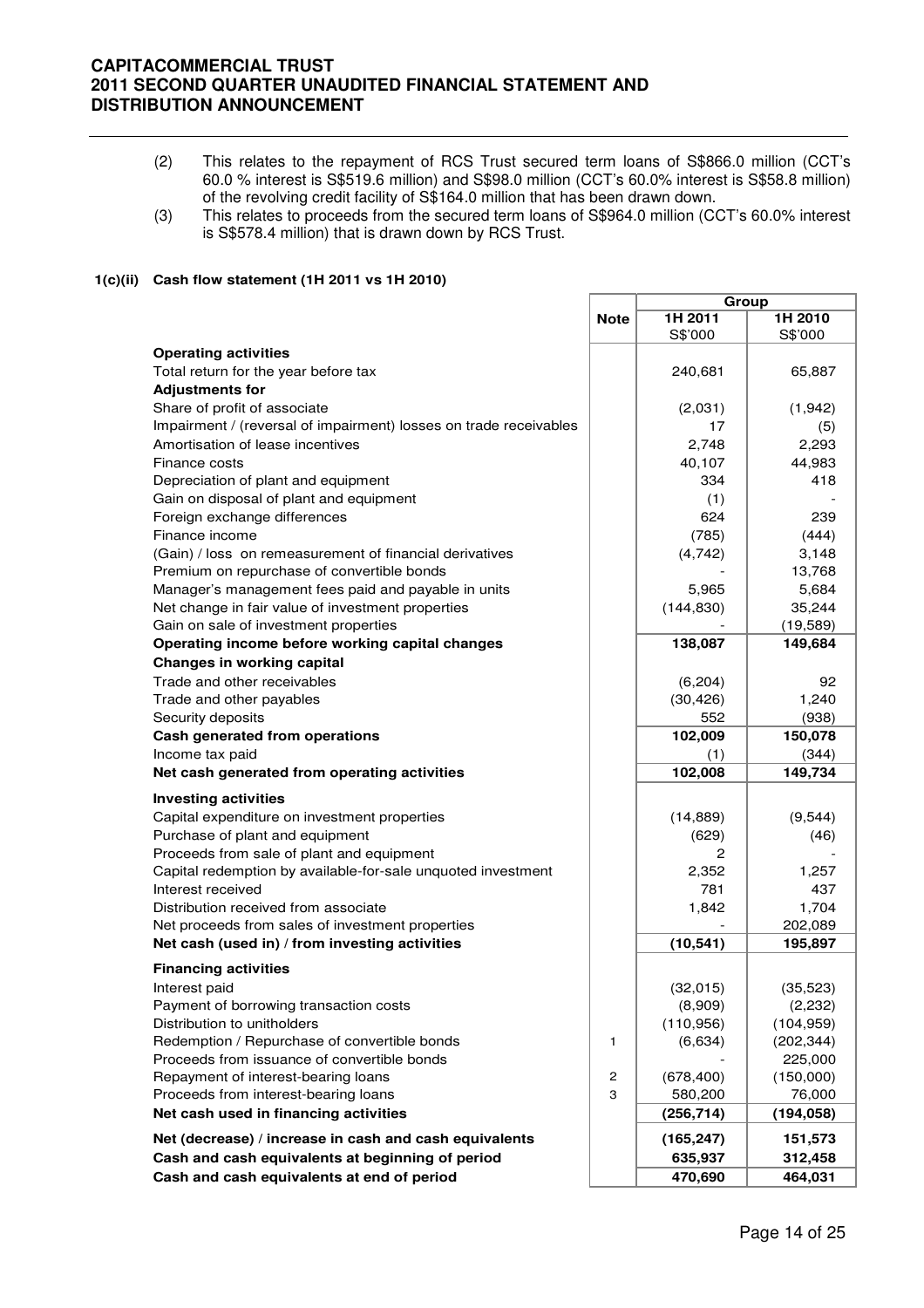#### **Notes:**

- (1) Redemption of convertible bonds in 1H 2011 relates to the redemption, at the option of the bondholders of the CB due 2013, with a face value of S\$6.25 million, at the put price of 1.0615 on 6 May 2011. In 1H 2010, repurchase of convertible bonds relates to repurchase of CB due 2013 of face value of S\$190.0 million.
- (2) Repayment of interest bearing loans in 1H 2011 relates to the repayment of S\$100.0 million fixed rate notes and RCS Trust secured term loans of S\$866.0 million (CCT's 60.0 % interest is S\$519.6 million) and S\$98.0 million (CCT's 60.0% interest is S\$58.8 million) of the revolving credit facility of S\$164.0 million that has been drawn.
- (3) This relates to the proceeds of S\$3.0 million (CCT's 60.0% interest is S\$1.8 million) from the revolving credit facility and S\$964.0 million (CCT's 60.0% interest is S\$578.4 million) from the secured term loans drawn down in 1Q 2011 and 2Q 2011 respectively by RCS Trust.

#### **1(d)(i) Statement of changes in unitholders' funds (2Q 2011 vs 2Q 2010)**

|                                                                                | Group     |           | <b>Trust</b> |           |  |
|--------------------------------------------------------------------------------|-----------|-----------|--------------|-----------|--|
|                                                                                | 2Q 2011   | 2Q 2010   | 2Q 2011      | 2Q 2010   |  |
|                                                                                | S\$'000   | S\$'000   | S\$'000      | S\$'000   |  |
| Net assets at beginning of period                                              | 4,212,859 | 3,904,173 | 4,013,967    | 3,763,924 |  |
| <b>Operations</b><br>Net increase in net assets resulting from<br>operations   | 193,379   | 17,020    | 177,491      | 14,073    |  |
| Unitholders' transactions                                                      |           |           |              |           |  |
| Creation of new units:                                                         |           |           |              |           |  |
| - Manager's management fee paid in Units                                       | 2,967     | 2,819     | 2,967        | 2,819     |  |
| - Conversion of Convertible Bonds                                              | 502       |           | 502          |           |  |
| Net increase in net assets resulting from<br>unitholders' transactions         | 3,469     | 2,819     | 3,469        | 2,819     |  |
| <b>Movement in reserves</b>                                                    |           |           |              |           |  |
| <b>Translation reserves</b>                                                    | (638)     | 2,217     |              |           |  |
| Capital reserves                                                               | (49)      | 21,600    | (49)         | 21,600    |  |
| Net (decrease) / increase in net assets<br>resulting from movement in reserves | (687)     | 23,817    | (49)         | 21,600    |  |
| Total increase in net assets                                                   | 196,161   | 43,656    | 180,911      | 38,492    |  |
| Net assets at end of period                                                    | 4,409,020 | 3,947,829 | 4,194,878    | 3,802,416 |  |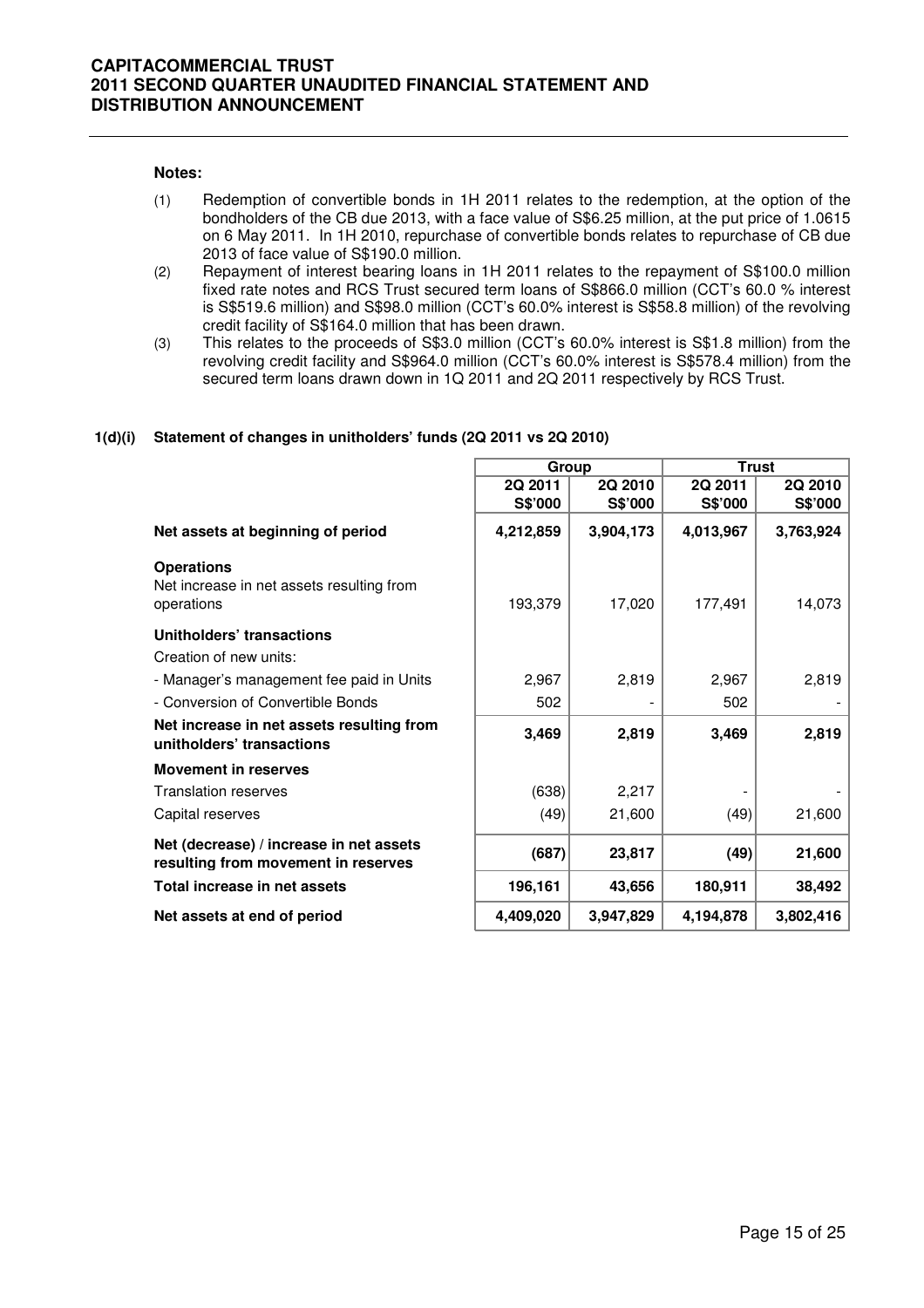#### **1(d)(ii) Statement of changes in unitholders' funds (1H 2011 vs 1H 2010)**

|                                                                                | Group      |            | <b>Trust</b> |            |
|--------------------------------------------------------------------------------|------------|------------|--------------|------------|
|                                                                                | 1H 2011    | 1H 2010    | 1H 2011      | 1H 2010    |
|                                                                                | S\$'000    | S\$'000    | S\$'000      | S\$'000    |
| Balance as at beginning of period                                              | 4,273,741  | 3,956,409  | 4,072,542    | 3,814,285  |
| <b>Operations</b>                                                              |            |            |              |            |
| Net increase in net assets resulting from<br>operations                        | 240.681    | 65,882     | 226,929      | 65,798     |
| Unitholders' transactions                                                      |            |            |              |            |
| Creation of new units:                                                         |            |            |              |            |
| - Manager's management fee paid in Units                                       | 5,910      | 5,692      | 5,910        | 5,692      |
| - Conversion of convertible bonds                                              | 502        |            | 502          |            |
| Distributions to unitholders                                                   | (110, 956) | (104, 959) | (110, 956)   | (104, 959) |
| Net decrease in net assets resulting from<br>unitholders' transactions         | (104, 544) | (99, 267)  | (104, 544)   | (99, 267)  |
| <b>Movement in reserves</b>                                                    |            |            |              |            |
| <b>Translation reserve</b>                                                     | (809)      | 3,205      |              |            |
| Capital reserves                                                               | (49)       | 21,600     | (49)         | 21,600     |
| Net (decrease) / increase in net assets<br>resulting from movement in reserves | (858)      | 24,805     | (49)         | 21,600     |
| Total increase / (decrease) in net assets                                      | 135,279    | (8,580)    | 122,336      | (11, 869)  |
| Balance as at end of period                                                    | 4.409.020  | 3,947,829  | 4,194,878    | 3,802,416  |

#### **Convertible Bonds**

CCT has the following Convertible Bonds outstanding as at 30 June 2011:

| <b>Principal Amount Outstanding</b>                  | <b>Maturity Date</b> | <b>Conversion Price</b><br>per Unit as at<br>30 June 2011 |
|------------------------------------------------------|----------------------|-----------------------------------------------------------|
| <b>CB due 2013</b><br>\$173.8 million 2.0 per cent.  | 6 May 2013           | 1.7778                                                    |
| <b>CB due 2015</b><br>S\$224.5 million 2.7 per cent. | 21 April 2015        | 1.3168                                                    |

 Assuming all the Convertible Bonds are fully converted based on the conversion price, the number of new units to be issued would be 268,222,217, representing 9.5% of the total number of CCT units in issue as at 30 June 2011 (2,827,800,248 Units). This is against 264,027,191 Units (CB due 2013 at the conversion price of S\$1.8349 per unit and CB due 2015 at the conversion price of S\$1.356 per unit as at 30 June 2010), representing 9.4% of the total number of CCT units in issue as at 30 June 2010 ( 2,818,970,812 Units).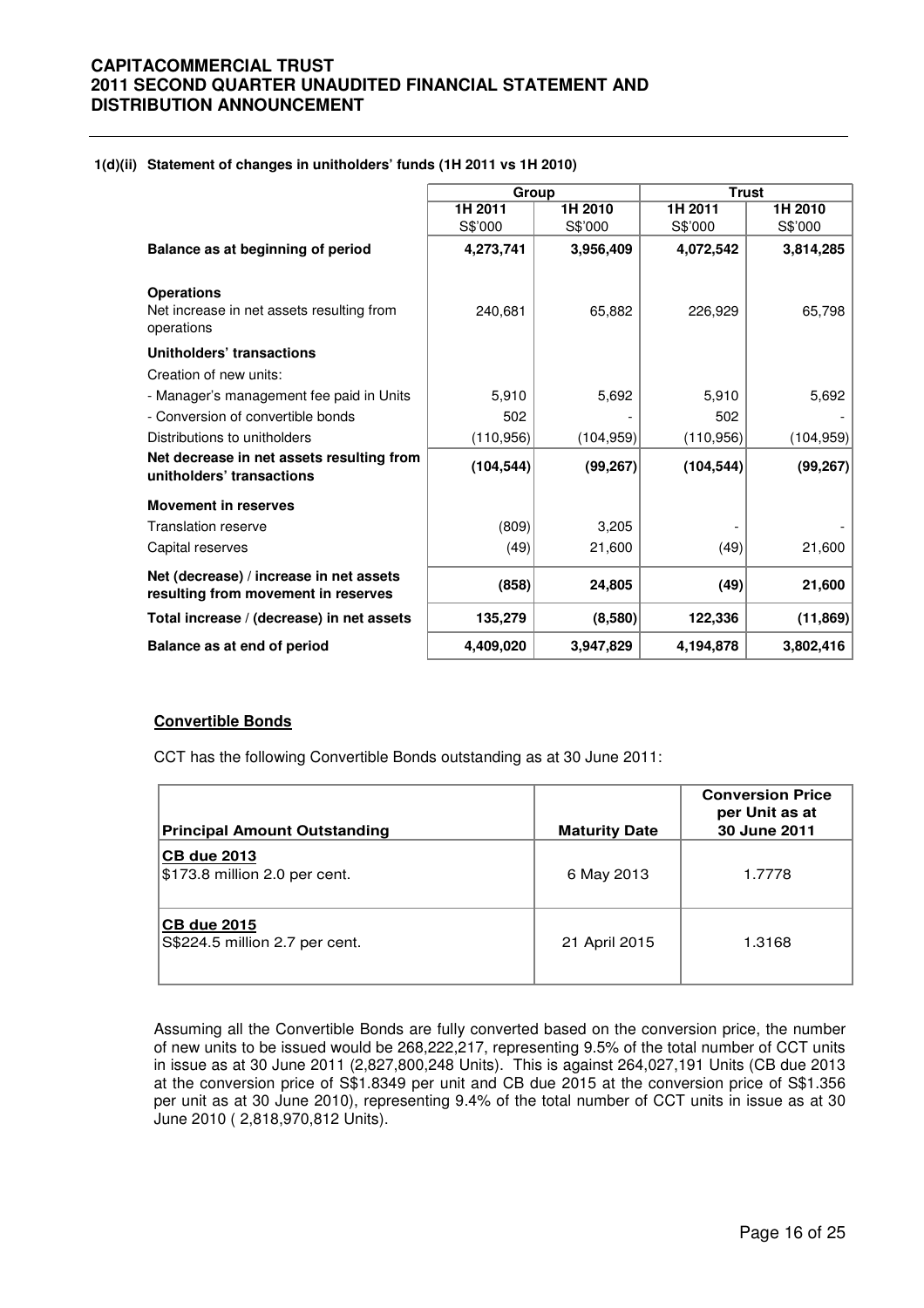#### **1(e)(i) Details of any change in the units (2Q 2011 vs 2Q 2010)**

|                                                                                                                           | <b>Group and Trust</b>  |                  |
|---------------------------------------------------------------------------------------------------------------------------|-------------------------|------------------|
|                                                                                                                           | <b>2Q 2011</b><br>Units | 2Q 2010<br>Units |
| Units in issue as at beginning of period                                                                                  | 2,825,291,611           | 2,816,403,677    |
| Issue of new Units:                                                                                                       |                         |                  |
| - in settlement of the manager's management fee in relation<br>to CCT's 60.0 % interest in Raffles City through RCS Trust | 1,401,064               | 1,671,061        |
| - in settlement of the manager's management fees in<br>relation to Wilkie Edge and One George Street                      | 727,865                 | 896,074          |
| - conversion of convertible bonds                                                                                         | 379,708                 |                  |
| Units in issue as at end of period                                                                                        | 2,827,800,248           | 2,818,970,812    |

#### **1(e)(ii) Details of any change in the units (1H 2011 vs 1H 2010)**

|                                                                                                                                     | <b>Group and Trust</b> |                  |
|-------------------------------------------------------------------------------------------------------------------------------------|------------------------|------------------|
|                                                                                                                                     | 1H 2011<br>Units       | 1H 2010<br>Units |
| Balance as at beginning of period                                                                                                   | 2,823,308,500          | 2,813,915,220    |
| Issue of new Units:                                                                                                                 |                        |                  |
| - in settlement of the manager's management fee in<br>relation to CCT's 60.0 % interest in Raffles City through<br><b>RCS Trust</b> | 2,706,781              | 3,282,672        |
| - in settlement of the manager's management fee in<br>relation to Wilkie Edge and One George Street                                 | 1,405,259              | 1,772,920        |
| - conversion of convertible bonds                                                                                                   | 379,708                |                  |
| <b>Issued Units as at end of period</b>                                                                                             | 2,827,800,248          | 2,818,970,812    |

**2 Whether the figures have been audited, or reviewed and in accordance with which standard (e.g. The Singapore Standard on Auditing 910 (Engagement to Review Financial Statements), or an equivalent standard)** 

The figures have not been audited nor reviewed by our auditors.

#### **3 Where the figures have been audited or reviewed, the auditor's report (including any qualifications or emphasis of matter)**

Not applicable.

#### **4 Whether the same accounting policies and methods of computation as in the issuer's most recent audited annual financial statements have been complied**

The accounting policies and methods of computation applied in the financial statements for the current reporting period are consistent with the audited financial statements for the year ended 31 December 2010.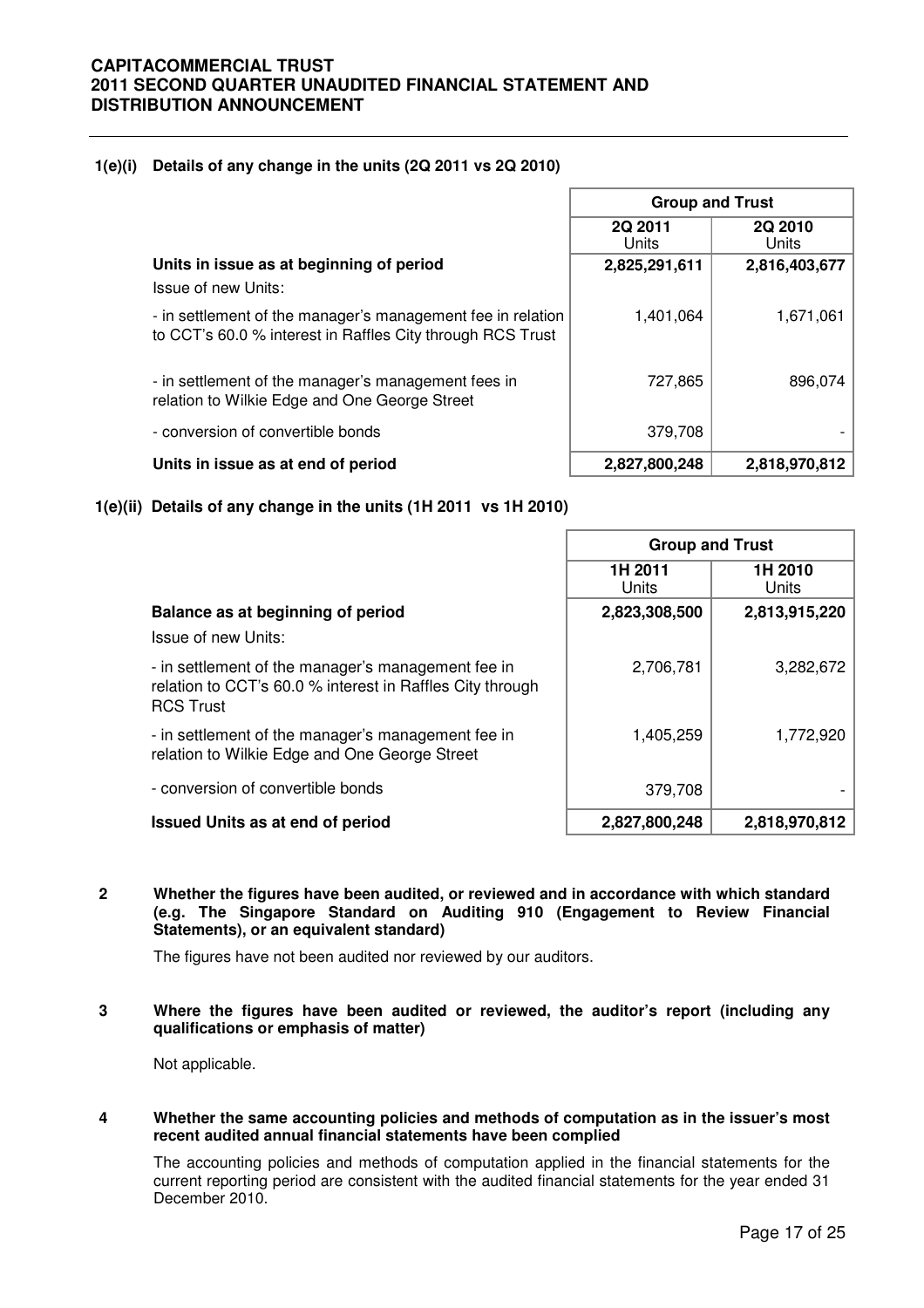**5 If there are any changes in the accounting policies and methods of computation, including any required by an accounting standard, what has changed, as well as the reasons for, and the effect of, the change** 

Nil.

**6 Earnings per unit ("EPU") and distribution per unit ("DPU") for the financial period**

#### **EPU (2Q 2011 vs 2Q 2010)**

|                                                                              | Group             |                   | <b>Trust</b>  |                   |
|------------------------------------------------------------------------------|-------------------|-------------------|---------------|-------------------|
|                                                                              | 2Q 2011           | 2Q 2010           | 2Q 2011       | 2Q 2010           |
| <b>Basic EPU</b><br>Weighted average number of Units<br>in issue             | 2,826,928,076     | 2,818,152,714     | 2,826,928,076 | 2,818,152,714     |
| Based on weighted average number<br>of Units in issue 1                      | 6.84c             | 0.60c             | 6.28c         | 0.50c             |
| <b>Diluted EPU</b><br>Weighted average number of Units<br>in issue (diluted) | 3,096,602,582     | 3,076,689,473     | 3,096,602,582 | 3,076,689,473     |
| Based on weighted average number<br>of Units in issue (diluted) <sup>2</sup> | 6.23 <sub>¢</sub> | 0.60 <sub>¢</sub> | $5.72$ ¢      | 0.50 <sub>¢</sub> |

#### **EPU (1H 2011 vs 1H 2010)**

|                                                                               | Group           |                   | <b>Trust</b>  |                   |
|-------------------------------------------------------------------------------|-----------------|-------------------|---------------|-------------------|
|                                                                               | 1H 2011         | 1H 2010           | 1H 2011       | 1H 2010           |
| <b>Basic EPU</b><br>Weighted average number of Units<br>in issue              | 2,825,785,672   | 2,816,843,079     | 2,825,785,672 | 2,816,843,079     |
| Based on weighted average number<br>of Units in issue 1                       | $8.52 \text{C}$ | 2.34c             | 8.03c         | 2.34c             |
| <b>Dilutive EPU</b><br>Weighted average number of Units<br>in issue (diluted) | 3,096,674,929   | 3,045,194,626     | 3,096,674,929 | 3,045,194,626     |
| Based on weighted average number<br>of Units in issue (diluted) <sup>2</sup>  | 7.95¢           | 2.34 <sub>0</sub> | 7.50¢         | 2.34 <sub>¢</sub> |

#### **Notes:**

- (1) In computing the basic EPU, total return for the period after tax and the weighted average number of Units outstanding during the period are used.
- (2) In computing the diluted EPU, the total return for the period after tax and the weighted average number of Units outstanding during the period are adjusted for the effects of all dilutive potential Units arising from the assumed conversion of the Convertible Bonds to Units. For the quarters and half year ended 30 June 2010, the Convertible Bonds were anti-dilutive and were excluded from the calculation of diluted EPU.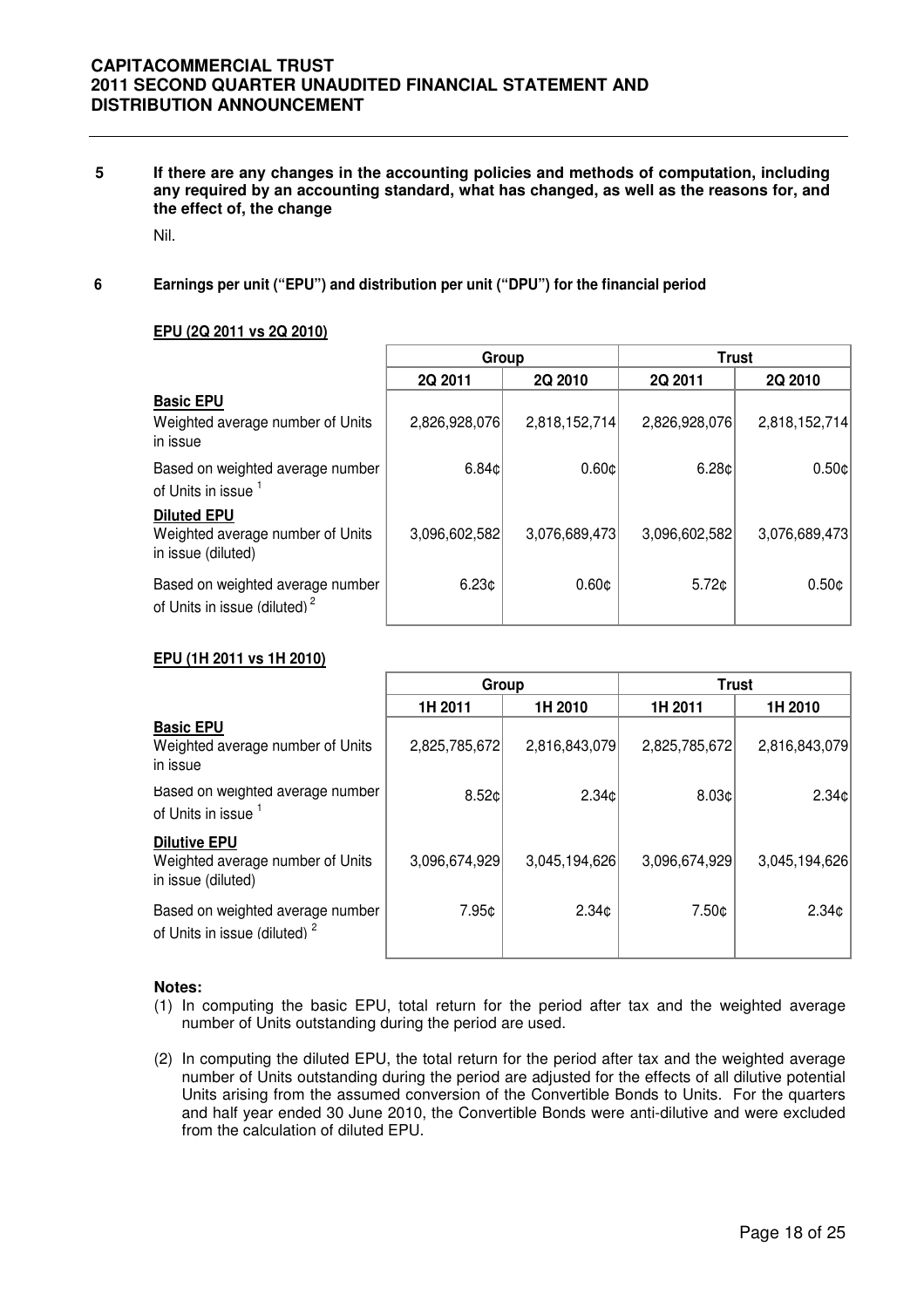## **Distribution per unit ("DPU")**

In computing the DPU, the number of Units as at the end of each period is used for the computation.

The DPU for the Group and the Trust are the same.

Number of Units in issue as at end of period

## **DPU**

Based on the number of Units in issue at the end of the period

| 2Q 2011       | 2Q 2010       | 1H 2011           | 1H 2010           |
|---------------|---------------|-------------------|-------------------|
| 2,827,800,248 | 2,818,970,812 | 2,827,800,248     | 2,818,970,812     |
| 1.92¢         | 1.97c         | 3.77 <sub>0</sub> | 3.90 <sub>0</sub> |

## N**ote:**

(1) DPU is computed on the basis that none of the outstanding S\$173.8 million CB due 2013 and S\$224.5 million CB due 2015 is converted into Units on or before books closure date. Accordingly, the actual quantum of DPU may differ if any of the outstanding CB due 2013 and CB due 2015 is converted into Units on or before books closure date.

#### **7(a) Net asset value ("NAV") backing per Unit based on Units in issue at the end of the period.**

|                                                                              |             | Group         |               | Trust         |               |
|------------------------------------------------------------------------------|-------------|---------------|---------------|---------------|---------------|
|                                                                              | <b>Note</b> | 30-Jun-11     | 31-Dec-10     | 30-Jun-11     | 31-Dec-10     |
| Number of Units in issue at end of period                                    |             | 2,827,800,248 | 2,823,308,500 | 2,827,800,248 | 2,823,308,500 |
| NAV (S\$'000)                                                                |             | 4,409,020     | 4,273,741     | 4,194,878     | 4,072,542     |
| <b>NAV per Unit</b>                                                          |             | \$1.56        | \$1.51        | \$1.48        | \$1.44        |
| Adjusted NAV per Unit (excluding the<br>distributable income to unitholders) |             | \$1.52        | \$1.47        | \$1.45        | \$1.40        |

**Note:**

(1) NAV per Unit was computed based on net asset value over the number of Units in issue at end of the period.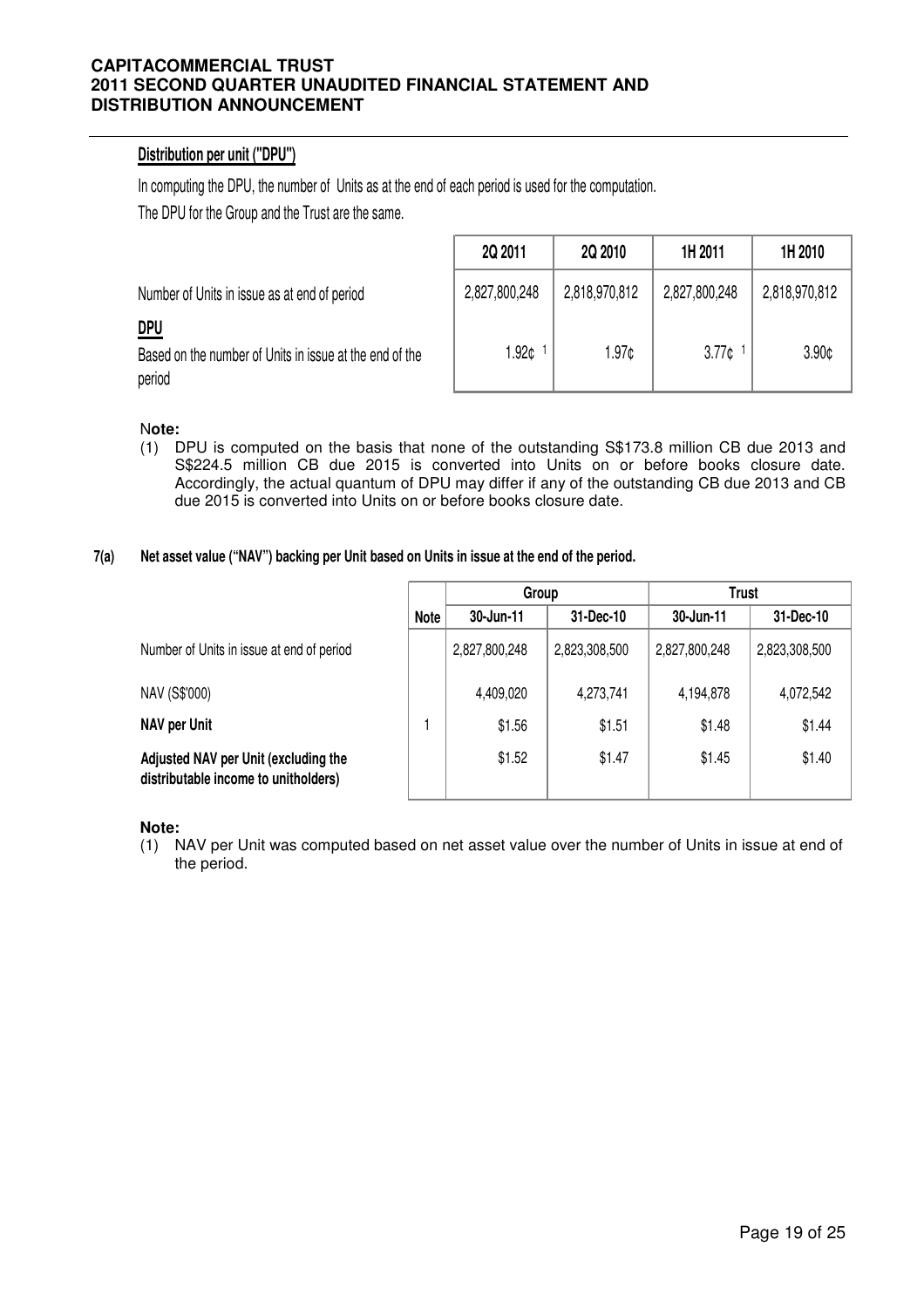## **8 Review of performance**

|                                                         | Group              |                    |                    |                    |
|---------------------------------------------------------|--------------------|--------------------|--------------------|--------------------|
|                                                         | 2Q 2011<br>S\$'000 | 2Q 2010<br>S\$'000 | 1H 2011<br>S\$'000 | 1H 2010<br>S\$'000 |
| <b>Statement of Total Return</b>                        |                    |                    |                    |                    |
| Gross revenue                                           | 91,018             | 100,200            | 182,033            | 202,036            |
| Property operating expenses                             | (21, 186)          | (25, 971)          | (42, 280)          | (50, 229)          |
| Net property income                                     | 69,832             | 74,229             | 139,753            | 151,807            |
| Finance income                                          | 431                | 268                | 785                | 444                |
| Gain / (loss) on remeasurement of financial derivatives | 3,886              | (2,745)            | 4,742              | (3, 148)           |
| Manager's management fees:                              |                    |                    |                    |                    |
| - Base fees                                             | (2, 144)           | (2,071)            | (4,213)            | (4, 105)           |
| - Performance fees                                      | (2,668)            | (2,068)            | (5, 414)           | (4,978)            |
| Trust expenses                                          | (631)              | (277)              | (1,726)            | (1,669)            |
| Finance costs                                           | (21, 107)          | (22,500)           | (40, 107)          | (44, 983)          |
| Net income before share of profit of associate          | 47,599             | 44,836             | 93,820             | 93,368             |
| Share of profit of associate                            | 950                | 779                | 2,031              | 1,942              |
| Net income                                              | 48,549             | 45,615             | 95,851             | 95,310             |
| Premium on repurchase of convertible bonds              |                    | (12,940)           |                    | (13,768)           |
| Gain on sales of investment property                    |                    | 19,589             |                    | 19,589             |
| Net change in fair value of investment properties       | 144,830            | (35, 244)          | 144,830            | (35, 244)          |
| Total return for the period before tax                  | 193,379            | 17,020             | 240,681            | 65,887             |
| Income tax                                              |                    |                    |                    | (5)                |
| Total return for the period after tax                   | 193,379            | 17,020             | 240,681            | 65,882             |
| <b>Distribution Statement</b>                           |                    |                    |                    |                    |
| Total return for the period before tax                  | 193,379            | 17,020             | 240,681            | 65,887             |
| Net tax and other adjustments                           | (139,000)          | 39,254             | (133, 105)         | 44,728             |
| Distribution income retained by joint venture           |                    | (600)              | (1,080)            | (600)              |
| Income available for distribution to unitholders        | 54,379             | 55,674             | 106,496            | 110,015            |
| Distributable income to unitholders                     | 54,379             | 55,674             | 106,496            | 110,015            |
| <b>DPU</b>                                              |                    |                    |                    |                    |
| For the period                                          | 1.92¢              | 1.97¢              | 3.77 <sub>¢</sub>  | 3.90¢              |
| Annualised                                              | 7.70¢              | 7.90¢              | 7.60¢              | 7.86¢              |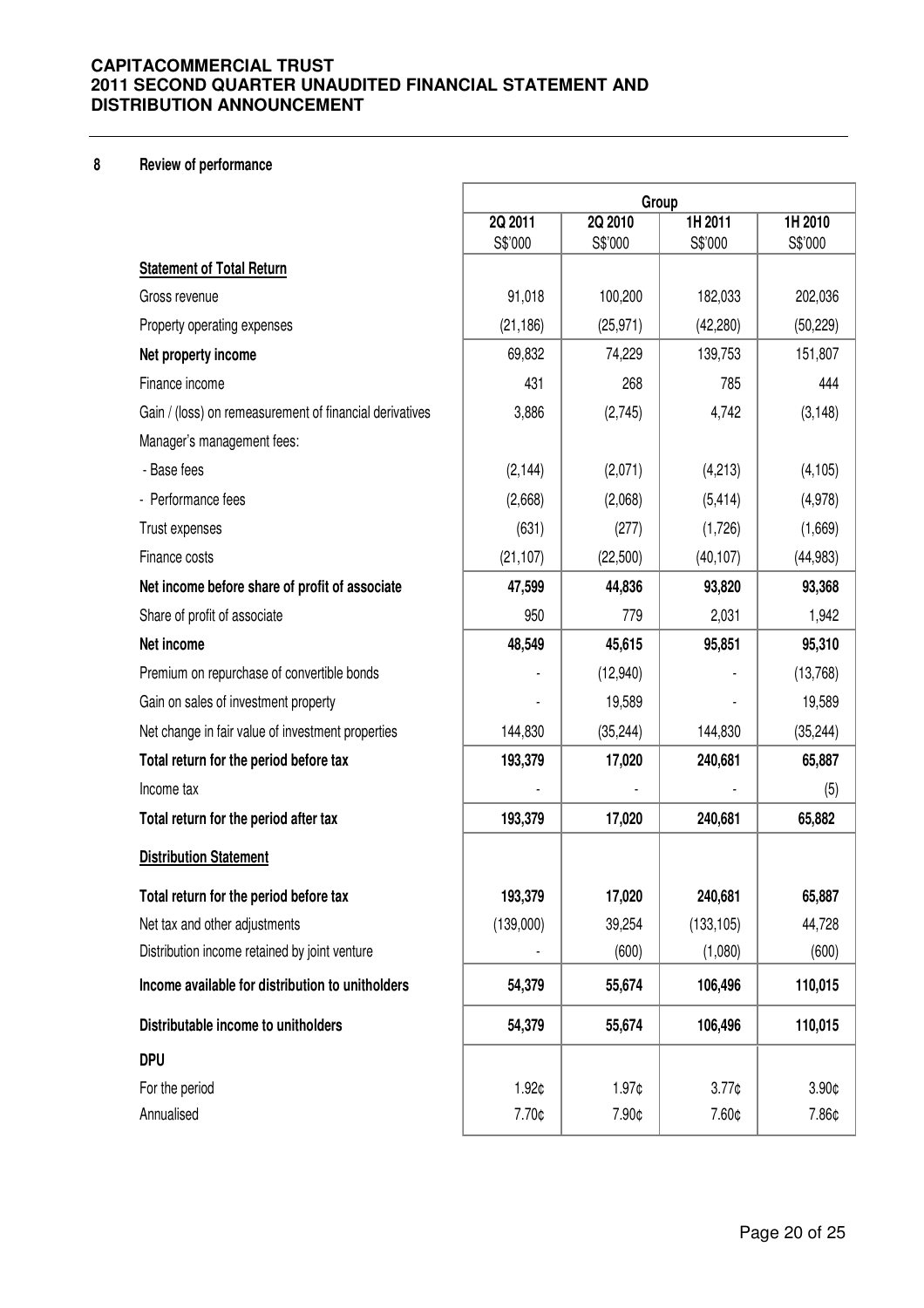#### **Review of performance 2Q 2011 vs 2Q 2010**

 Gross revenue of S\$91.0 million for 2Q 2011 was lower than that for 2Q 2010 by S\$9.2 million or 9.2%. The decrease was mainly due to loss in rental income resulting from sales of Robinson Point and Starhub Centre with legal completion dates on 19 April 2010 and 16 September 2010 respectively and also lower revenue from Six Battery Road arising from the lower occupancy due to asset enhancement works and lower rental rates from the rent review of a major tenant. However, the drop in total revenue was mitigated by higher income contribution from Wilkie Edge and Raffles City (CCT's 60% interest).

Property operating expenses of S\$21.2 million for 2Q 2011 were lower than that for 2Q 2010 by S\$4.8 million or 18.4%. The decrease in expenses was mainly due to the sales of Robinson Point and Starhub Centre and also lower property tax and other operating expenses incurred.

Trust expenses of S\$0.6 million for 2Q 2011 were higher than that for 2Q 2010 by S\$0.4 million or 127.8%. This was mainly due to foreign exchange loss incurred in respect of the capital redemption by MCDF.

Finance costs of S\$21.1 million for 2Q 2011 were lower than that for 2Q 2010 by S\$1.4 million or 6.2% due to decrease in borrowings from the deployment of proceeds from the divestments.

#### **Review of performance 1H 2011 vs 1H 2010**

Gross revenue of S\$182.0 million for 1H 2011 was lower than that for 1H 2010 by S\$20.0 million or 9.9%. The decrease was mainly due to loss in rental income resulting from sales of Robinson Point and Starhub Centre and also lower revenue from Six Battery Road arising from the lower occupancy due to asset enhancement works and lower rental rates from the rent review of a major tenant. However, the drop in total revenue was mitigated by higher occupancies from most of the remaining properties.

Property operating expenses of S\$42.3 million for 1H 2011 were lower than that for 1H 2010 by S\$7.9 million or 15.8%. The decrease in expenses was mainly due to the sales of Robinson Point and Starhub Centre and also lower property tax and other operating expenses incurred.

Finance costs of S\$40.1 million for 1H 2011 were lower than that for 1H 2010 by S\$4.9 million or 10.8% due to decrease in borrowings from the deployment of proceeds from the divestments.

#### **Net change in fair value of investment properties**

The portfolio was revalued to S\$5,580.2 million on 30 June 2011, excluding Market Street Car Park which has been sold to MSO Trust and classified under "Investment property under construction". The carrying amount of the portfolio (excluding Market Street Car Park) prior to the revaluation was S\$5,438.4 million. Market Street Car Park held by MSO Trust recorded a net fair value gain of S\$3.0 million and hence the total net gain in fair value of CCT's portfolio was S\$144.8 million which was recognised in the Statement of Total Return in 1H 2011. The net change in fair value of investment properties is a non taxable item and has no impact on the taxable income or distributable income to unitholders.

The independent valuations were conducted as at 30 June 2011 by CB Richard Ellis (Pte) Ltd and Jones Lang LaSalle Hotels for the CCT properties and Raffles City, adopting the Capitalisation Approach and Discounted Cash Flow Analysis as the main methods of valuation with the Direct Comparison Approach as a check against the derived values, where applicable.

In accordance with the Code on Collective Investment Schemes issued by the Monetary Authority of Singapore, valuations of investment properties are to be conducted at least once in 12 months. Any increase or decrease in value is credited or charged to the Statement of Total Return as net appreciation or depreciation on revaluation of investment properties.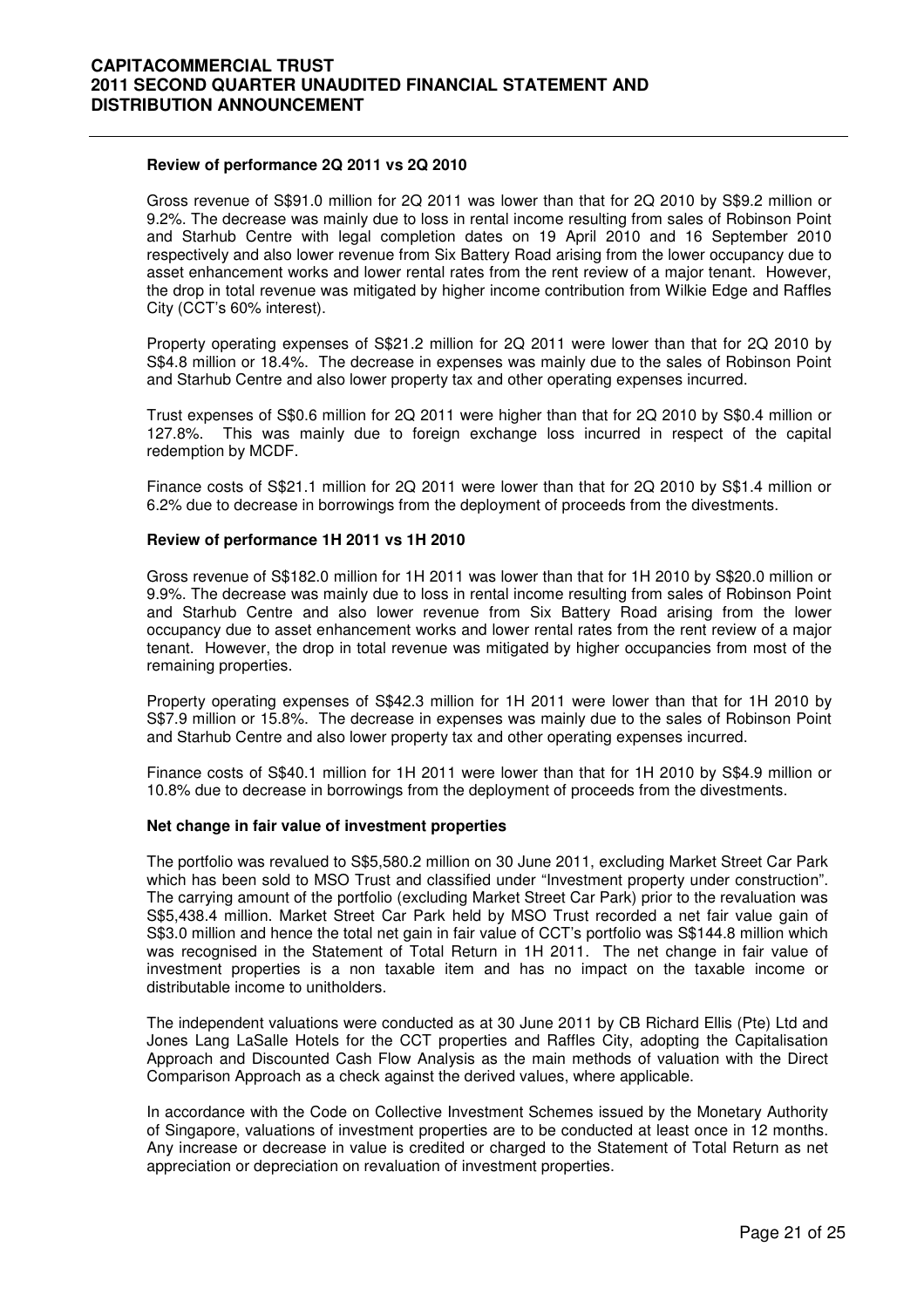#### **9 Variance from Previous Forecast / Prospect Statement**

CCT has not disclosed any forecast to the market**.** 

#### **10 Commentary on the competitive conditions of the industry in which the group operates and any known factors or events that may affect the group in the next reporting period and the next 12 months**

The Ministry of Trade and Industry ("MTI") revised Singapore GDP growth forecast for 2011 from 4.0 to 6.0 per cent to 5.0 to 7.0 per cent in May. First quarter GDP growth was better-than-expected and broad based. MTI expects that industry-specific factors would boost growth for the rest of the year.

Rental rate growth in the office market moderated in second quarter of 2011. Grade A and prime office rentals averaged S\$10.60 and S\$8.80 per square foot per month respectively, an increase of 2.9% and 2.3% respectively.

#### **Outlook for 2011**

Market optimism is tempered by the uncertainties arising from the unresolved debt crisis in Europe, a slowdown in China's economic growth, weak US economic recovery, as well as the end of U.S. quantitative easing measures in June 2011.

Notwithstanding the above, Singapore's expected higher growth rate should provide support for rental rates, although the increase is likely to be moderated for the rest of the year.

The early refinancing of RCS Trust completed the refinancing of CCT's debts for 2011. The interest rates payable by RCS Trust for the S\$800.0 million secured notes and the S\$200.0 million term loan has been fixed at 3.09% per annum and 3.025% per annum respectively, from 13 September 2011. RCS Trust will enjoy lower interest expense going forward.

The Manager announced on 14 July 2011 that CCT will enter into joint venture with CapitaLand Commercial Limited and Mitsubishi Estate Asia Pte. Ltd., in connection with the redevelopment of Market Street Car Park. Construction is likely to commence at end 2011 or early 2012. CCT will utilize its cash balance as well as tap on external financings to fulfil its commitment for the redevelopment of Market Street Car Park.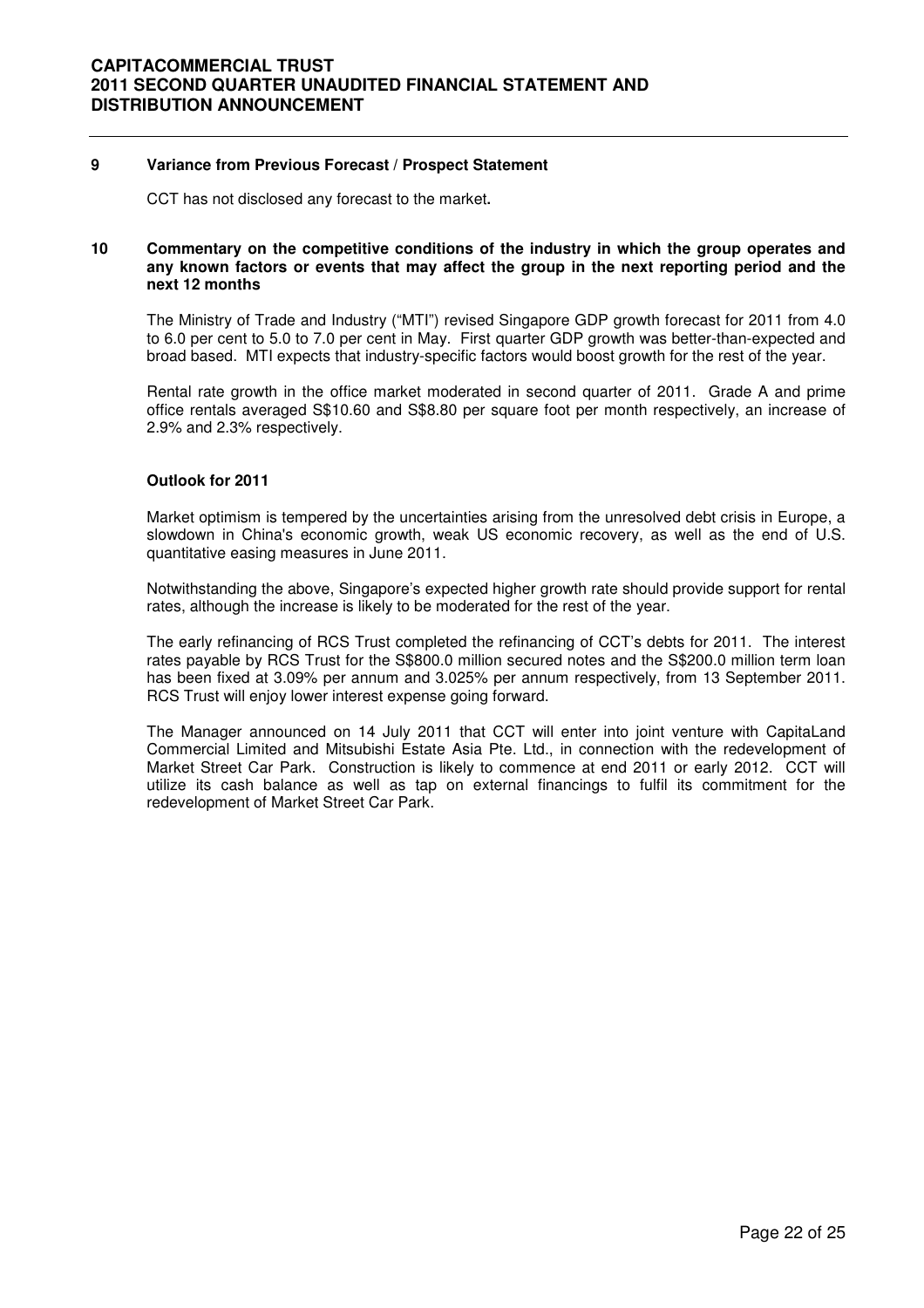## **11 Distributions**

#### **11(a) Current financial period**

|                                             | Any distributions declared for the current financial period?                                                                                                                                                                                                                                                                                                                                         | Yes. |
|---------------------------------------------|------------------------------------------------------------------------------------------------------------------------------------------------------------------------------------------------------------------------------------------------------------------------------------------------------------------------------------------------------------------------------------------------------|------|
| Name of distribution                        | Distribution for the period from 1 January 2011 to 30 June 2011                                                                                                                                                                                                                                                                                                                                      |      |
| Distribution type                           | Taxable income                                                                                                                                                                                                                                                                                                                                                                                       |      |
| <b>Estimated Distribution</b><br>rate $(1)$ | Taxable income distribution :- 3.77 cents per unit                                                                                                                                                                                                                                                                                                                                                   |      |
| Par value of units                          | Not meaningful                                                                                                                                                                                                                                                                                                                                                                                       |      |
| Tax rate                                    | Taxable income distribution<br>Qualifying investors and individuals (other than those who hold<br>their units through a partnership) will generally receive pre-tax<br>distributions. These distributions are exempt from tax in the hands<br>of individuals unless such distributions are derived through a<br>Singapore partnership or from the carrying on of a trade, business<br>or profession. |      |
|                                             | Qualifying foreign non-individual investors will receive their<br>distributions after deduction of tax at the rate of 10%.                                                                                                                                                                                                                                                                           |      |
|                                             | All other investors will receive their distributions after deduction of<br>tax at the rate of 17%.                                                                                                                                                                                                                                                                                                   |      |
| Books closure date<br>Date payable          | 28 July 2011<br>26 August 2011                                                                                                                                                                                                                                                                                                                                                                       |      |

**Footnote:** 

**(1) The above estimated DPU is computed on the basis that none of the Convertible Bonds is converted into Units on or before the books closure date. Accordingly, the actual quantum of DPU may differ if any of the Convertible Bonds are converted into Units on or before the books closure date.**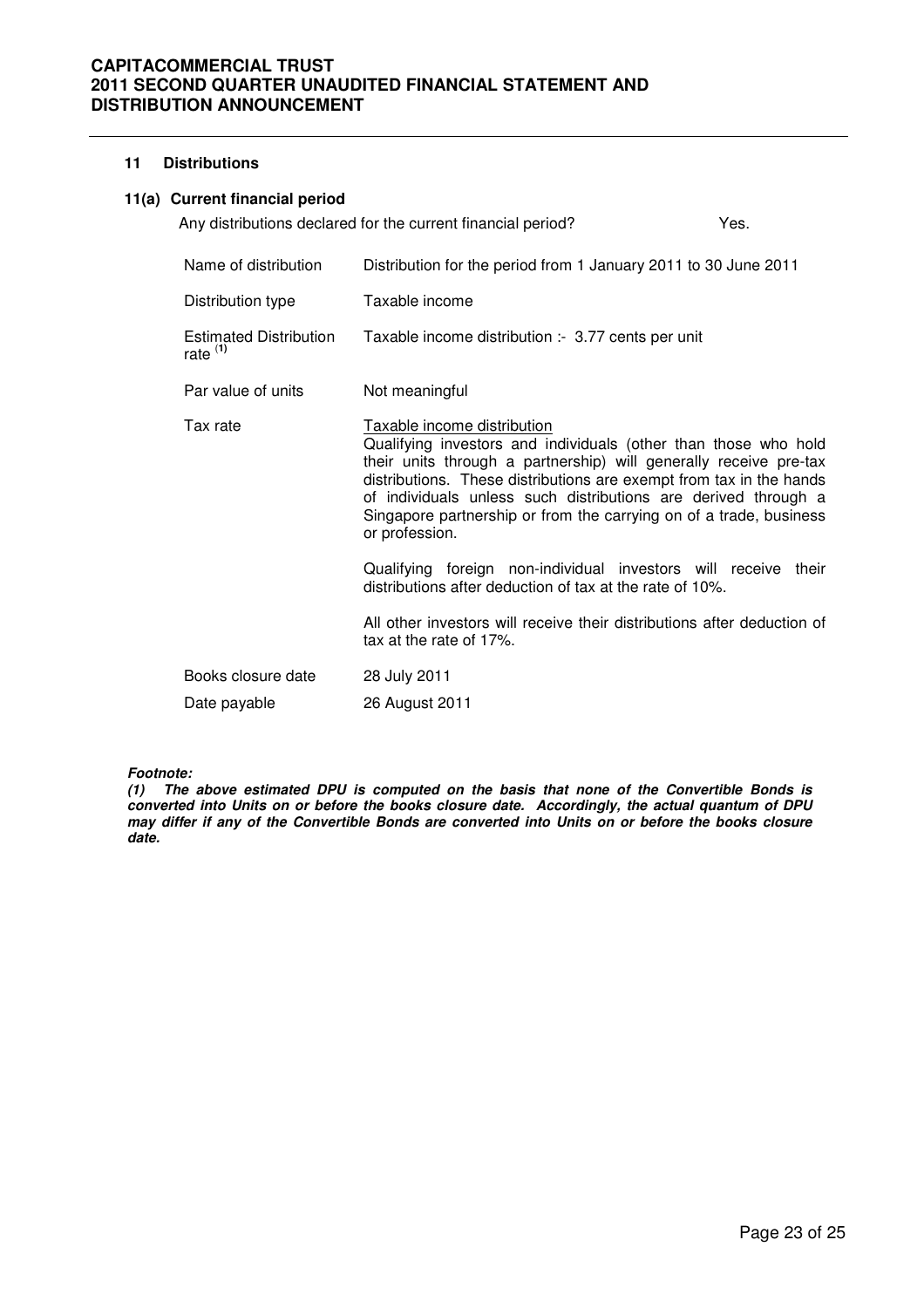#### **11(b) Corresponding period of the preceding financial period**

Any distributions declared for the corresponding period of the immediate Any distributions declared for the corresponding period of the immediate Yes.<br>preceding financial periods?

| Name of distribution<br>Distribution type | Distribution for the period from 1 January 2010 to 30 June 2010<br>Taxable income                                                                                                                                                                                                                                                                                                                    |
|-------------------------------------------|------------------------------------------------------------------------------------------------------------------------------------------------------------------------------------------------------------------------------------------------------------------------------------------------------------------------------------------------------------------------------------------------------|
| Distribution rate                         | Taxable income distribution :- 3.90 cents per unit                                                                                                                                                                                                                                                                                                                                                   |
| Par value of units                        | Not meaningful                                                                                                                                                                                                                                                                                                                                                                                       |
| Tax rate                                  | Taxable income distribution<br>Qualifying investors and individuals (other than those who hold<br>their units through a partnership) will generally receive pre-tax<br>distributions. These distributions are exempt from tax in the<br>hands of individuals unless such distributions are derived<br>through a Singapore partnership or from the carrying on of a<br>trade, business or profession. |
|                                           | Qualifying foreign non-individual investors will receive their<br>distributions after deduction of tax at the rate of 10%.                                                                                                                                                                                                                                                                           |
|                                           | All other investors will receive their distributions after deduction<br>of tax at the rate 17%.                                                                                                                                                                                                                                                                                                      |
| Books closure date                        | 30 July 2010                                                                                                                                                                                                                                                                                                                                                                                         |
| Date paid                                 | 27 August 2010                                                                                                                                                                                                                                                                                                                                                                                       |

#### **12 If no distribution has been declared/recommended, a statement to that effect**  NA